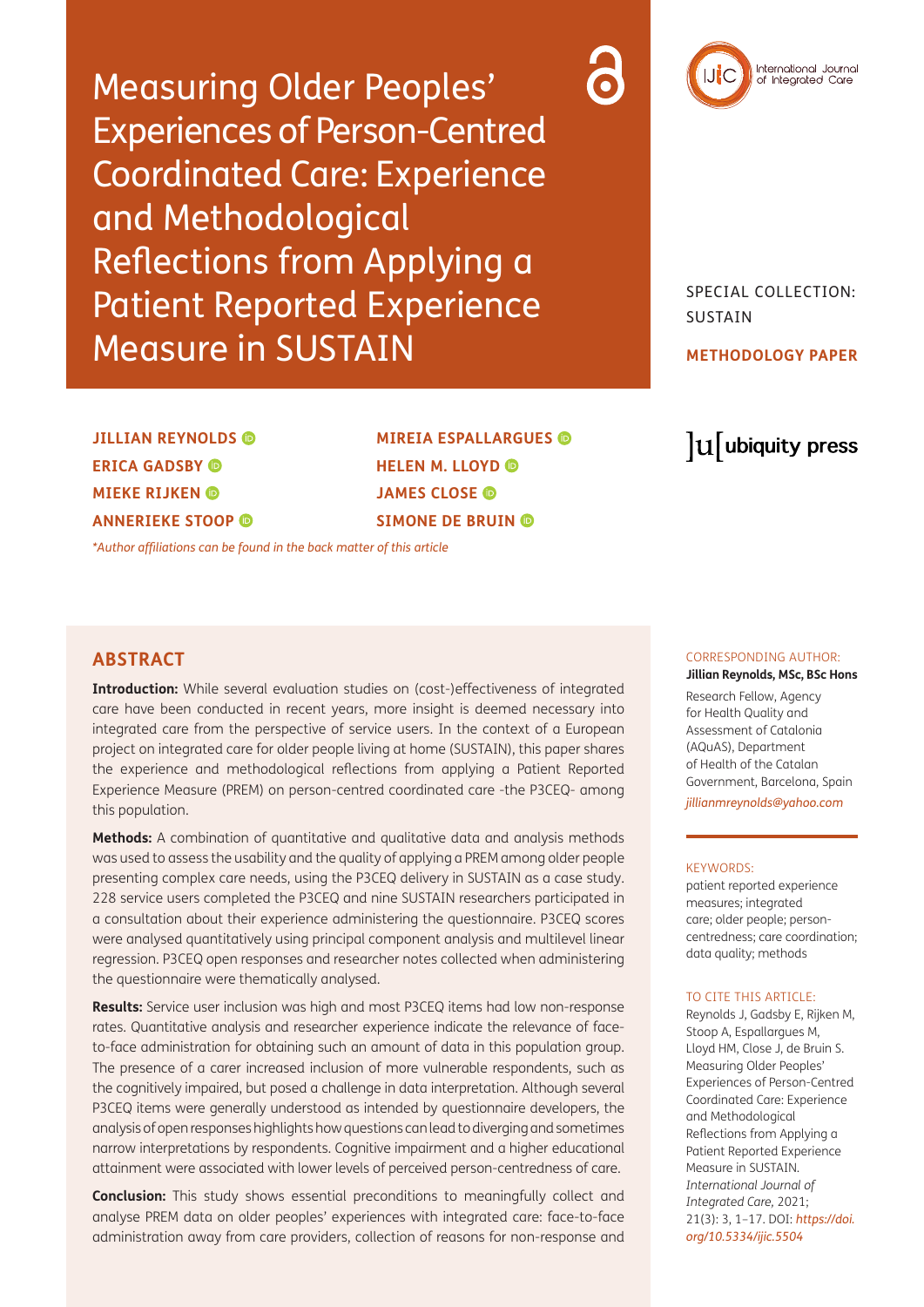open comments providing nuances to answers, and multilevel modelling taking into account diversity in the target population. Several areas of improvement for future PREM use in this population have been identified: use of administration and coding guides, inclusion of clear and easy to understand definitions and examples illustrating what questions do and do not mean, measures of the expectations of personcentred coordinated care, and procedures ensuring sound ethical research. These methodological learnings can enhance future evaluation of integrated care from a service user perspective.

### **INTRODUCTION**

An increasing number of people with multiple health and social care needs live in their homes and communities until old age. Their complex care needs require multidisciplinary collaboration and coordination between care professionals from different organisations. Across Europe, numerous initiatives have been implemented to organise continuous and person-centred care for older people, often called integrated care [1–6]. Despite several evaluations, evidence for their (cost-)effectiveness is inconsistent [7–10]. This is partly due to diverse and often inappropriate outcome measures. These measures are often generic and health based (e.g. health status, physical functioning, quality of life) [8], thus failing to capture wellbeing, social participation and patient experience, arguably more appropriate for older people with complex needs [11, 12, 13]. Significant gaps in our ability to evaluate integrated care improvement from a service user's perspective remain [14].

Care coordination and care tailored to peoples' needs and preferences are principal characteristics of integrated care [15]. However, the multidimensionality and variety of values [16] attributed to integrated care hinders its measurement [17, 18]. The concept of personcentred coordinated care (P3C) explicitly recognises the multidimensional nature of care experiences. P3C places an emphasis on understanding the relationship between individuals and their capabilities and resources, also acknowledging that care and support should strive to be responsive and coordinated across sectors, irrespective of organisational structures and configurations [19]. P3C is particularly relevant to assess care delivery for people who require continuous care, ensuring that patients are viewed as people in a care encounter, not just passive recipients [20].

Questionnaires can be useful tools to capture care experiences. There are a large number of tools exploring person-centred care [21, 22]. However, there is a lack of Patient Reported Experience Measures (PREMs) that probe both coordination and person-centredness in a co-dependent model. Most existing PREMs (cf. Patient Assessment of Chronic illness Care (PACIC) [23], Picker Patient Experience Questionnaire (PPE-15) [24], Patient

assessment of integrated elderly care (PAEIC) [25], IC-PREM-Home [26]), focus on these constructs separately. Moreover, the complexity of P3C can lead to ill-defined and abstract items that are difficult to understand or translate. Different individuals, for example, will have different understandings of 'shared decision-making' or 'goal setting'. This difficulty is compounded for older people, who are more likely to suffer reduced cognitive function and sensory impairments, rendering questionnaire completion difficult. The testing of existing 'user experience' questionnaires with older people has sometimes found high respondent burden – with participation experienced as difficult, time consuming or emotionally stressful [27].

#### **SETTING AND AIM**

A PREM to measure Person-Centred Coordinated Care (P3CEQ) was developed between 2017–2019 in the United Kingdom [28, 29] to address the growing priority of P3C for service users, carers, professionals and policymakers. Unlike pre-existing PREMs, the P3CEQ aims to jointly probe different aspects important in redesigning and integrating health and social care initiatives: person-centredness, care coordination, carer involvement and care planning [28]. The P3CEQ was used in a pan European project (SUSTAIN) between 2015–2019, aiming to generate evidence on how to improve integrated care for older people living at home with complex care needs [30]. SUSTAIN applied the P3CEQ as one of the instruments of a mixed-methods study design [31] to evaluate interventions in thirteen integrated care initiatives (details of SUSTAIN can be found elsewhere [32–41]).

The aim of this paper is to share the SUSTAIN experience and methodological reflections from applying the P3CEQ to explore care experiences of older people living at home with complex health and social care needs. The thirteen participating care initiatives were heterogeneous: from seven European countries, focused on different objectives and target groups, and providing different types of care and support services [33]. By sharing details of our data collection experiences, and analysing findings in relation to usability and quality of data, we hope to inform further development and use of PREMs to evaluate integrated care provided to (older) people with complex care needs.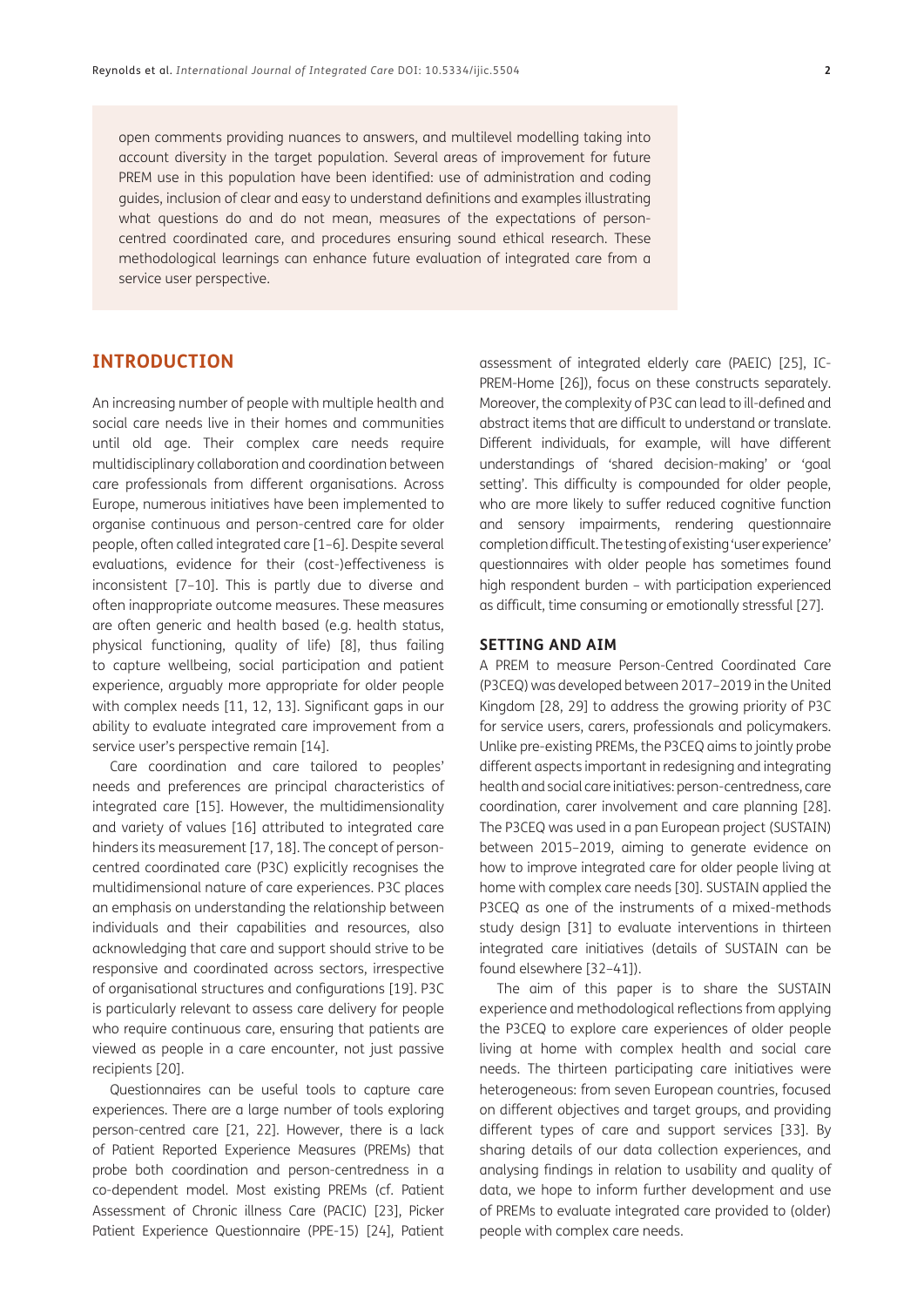The following research questions (RQ) guided our study:

- RQ1. To what extent can older people with multimorbidity and/or cognitive deterioration provide answers to a PREM exploring care coordination and person-centredness?
- RQ2. What are the enabling and constraining factors for completing such a PREM instrument in this target group?
- RQ3. Do service user characteristics or the administration mode have an impact on reported care experiences?

#### **METHODS**

### **STUDY DESIGN: A CASE STUDY ON PREM USE WITH OLDER PEOPLE**

The SUSTAIN experience administering the P3CEQ is treated here as a case study of PREM use in older people with complex care needs. Our study combined quantitative and qualitative data and analysis methods to assess both the usability and the quality of PREM use (**[Figure 1](#page-2-0)**).

### **MEASURES AND DATA COLLECTION**

The P3CEQ is a valid and reliable 11-item measure of 'person-centred coordinated care' (**[Table](#page-7-0) <sup>3</sup>**) with strong face, construct and ecological validity [28]. In the P3CEQ validation study, a two factor measure was determined by principal component analysis: items 1–4 & 10 probe 'person-centredness' exclusively; items 6–7 probe 'care coordination', and items 5, 8 & 9 probe both constructs. Overall scalability was demonstrated by a Partial Credit Rasch analysis indicating good fit for each dimension. Furthermore, the P3CEQ showed longitudinal sensitivity to intervention change, which was confirmed by semi-structured interviews and ethnographic observation [29].

To enable its use in the SUSTAIN project, the P3CEQ was translated from the English-language version to six local languages (Catalan, Dutch, Estonian, German, Norwegian, Spanish) in collaboration with the original P3CEQ developers. This process was guided by principles of good practice for translation and cultural adaptation of patient reported outcome measures [42].

Subsequently, each integrated care initiative selected a convenience sample of service users following the minimum criteria defined by the SUSTAIN consortium (65+ years, living at home –unless temporarily admitted to a nursing home, with multiple health and social care needs as assessed by professional care teams, informed consent provided). Face-to-face administration was the preferred option to overcome possible limitations such as hearing, reading and writing difficulties. Researchers visited service users of ten initiatives at home, whereas three local research teams organised appointments at care provider premises. In exceptional cases, researchers delivered the P3CEQ as a postal survey or by phone (**[Table 2](#page-5-0)**).

The P3CEQ includes tick boxes (for scoring) and open boxes (for comments). This study analysed both scores and comments, as well as any observational notes taken by researchers during/after P3CEQ completion. In addition, the study used sociodemographic and health data collected during the SUSTAIN project (sex, age group, completed education, living situation, selfreported chronic conditions and functional impairments).

For the purpose of this paper, nine researchers who delivered the P3CEQ to SUSTAIN service users were consulted to verify details concerning local administration methods using a self-complete questionnaire. We



<span id="page-2-0"></span>**Figure 1** The SUSTAIN P3CEQ experience case study design: research questions, data and methods.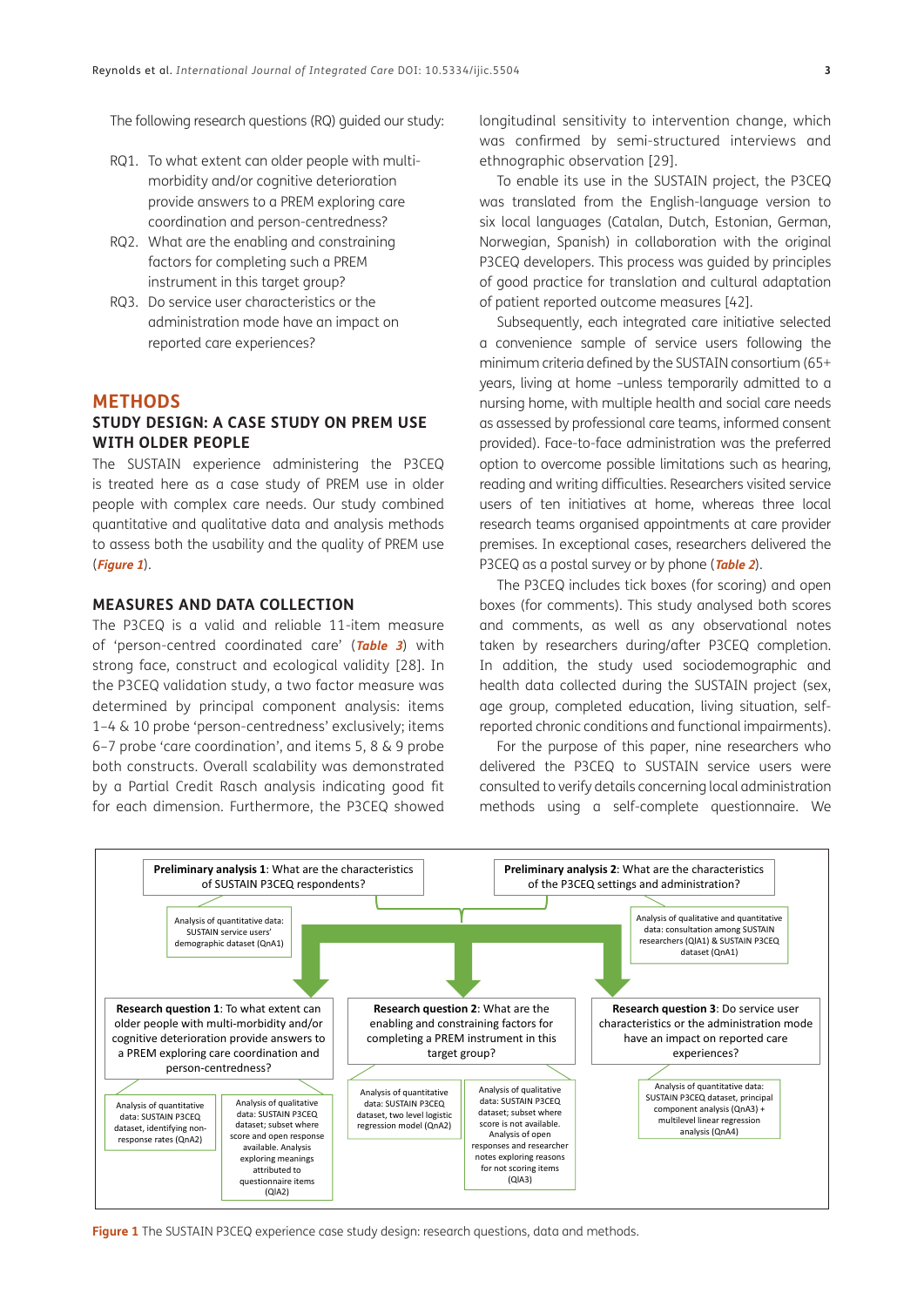specifically enquired about interviewer procedures concerning repetition or rewording of questionnaire items to identify any differences across research teams. We also checked how SUSTAIN researchers coded reasons for not scoring items (i.e. using researcher notes, using the open text box of the corresponding question, etc.), to consistently incorporate this information into the dataset.

#### **DATA ANALYSIS**

Quantitative data analysis (QnA) consisted of four steps:

- QnA1. Preliminary analysis described service user characteristics. From a list of eighteen individual health conditions, we created four categories of health characteristics that would be used in the multilevel analysis: hearing problems, visual problems, cognitive impairment and mental health problems (**[Table 1](#page-4-0)**). Statistical descriptives were also calculated for P3CEQ context and administration mode variables.
- QnA2. To address RQ1, we calculated the proportion of missing values for each P3CEQ item. Where this was higher than 10% [43, 44], we addressed RQ2 by analysing whether *not* answering the item was related to service user characteristics or administration mode, using multilevel analysis. We estimated a two-level logistic regression model (level 1: integrated care initiatives, level 2: service users) predicting whether the service user had a missing value on that item (dependent variable). We estimated the total variance at the level of the integrated care initiatives with the variance at the level of the service users fixed at 1 (model 0). Then we estimated model 1, including a characteristic of the service users or administration mode (predictor variable) and estimated its fixed effect. This model was estimated for each characteristic separately.
- QnA3. As a preliminary step to addressing RQ3, we conducted principal component analysis (with Varimax rotation) and compared the dimensionality of the P3CEQ with the two-dimensional structure found in the original validation study [29] and calculated Cronbach's alpha. This was done to confirm we could construct two reliable scales ('personcentredness' and 'care coordination') for further analysis in QnA4.
- QnA4. We conducted multilevel linear regression analysis to estimate the effect of the characteristics of service users and administration mode on the P3CEQ (scale) scores, thus addressing RQ3. As in QnA2, we estimated two two-level models: first a model 0, which included the two random coefficients (i.e. the variance components of each level) only, then model 1 in which we included a characteristic of the service users

or administration mode as fixed coefficient (predictor variable). Model 1 was estimated for each characteristic separately, as the sample size did not allow multiple regression analysis. In QnA2 and QnA4, the regression coefficient and standard error, and the P-value based on the resulting Z-statistic are reported for the fixed effect of the characteristic included.

Analysis of qualitative data (QlA) consisted of three steps:

- QlA1. Information obtained through the consultation with SUSTAIN researchers concerning administration mode and data coding was used to recode variables ensuring we applied consistent criteria in the use of each answer option in our final dataset.
- QlA2. To provide a qualitative insight to RQ1, on the usability of this type of PREM by this target group, for each P3CEQ item we selected a subset of data where respondents had provided a score and an open response was available. We analysed these comments to identify how this subset of respondents interpreted the items and related them to their own experiences, providing details or examples of the meaning they attributed to each P3CEQ item.
- QlA3. To address RQ2, for each P3CEQ item we selected the subset where a valid score was missing. We analysed open responses provided by service users as well as researcher notes to examine why the service user had not reported their experience using the corresponding scale. Explanations were categorised into possible reasons for missing scores using inductive coding.

### **RESULTS**

#### **CHARACTERISTICS OF THE STUDY SAMPLE**

SUSTAIN recruited service users in three iterations between 2016 and 2018. The majority completed the P3CEQ (93.4%;  $N = 228$  of 244 total recruited service users [45]). Two thirds of the service users were women; three quarters aged 75 years or older (**[Table 1](#page-4-0)**). About half of all service users did not complete any schooling or completed primary school only. Half of service users were living alone, whereas approximately 30% lived at home with their spouse or partner. Approximately 8% of service users were temporarily living at a home for older persons. The vast majority of service users suffered from multi-morbidity [46], presenting on average five chronic conditions. Osteoarthritis, persistent back pain and heart failure were reported most frequently. About 40% of the service users reported visual problems and a similar proportion reported hearing problems. Almost a third of service users reported mental health problems; 12% reported cognitive impairments.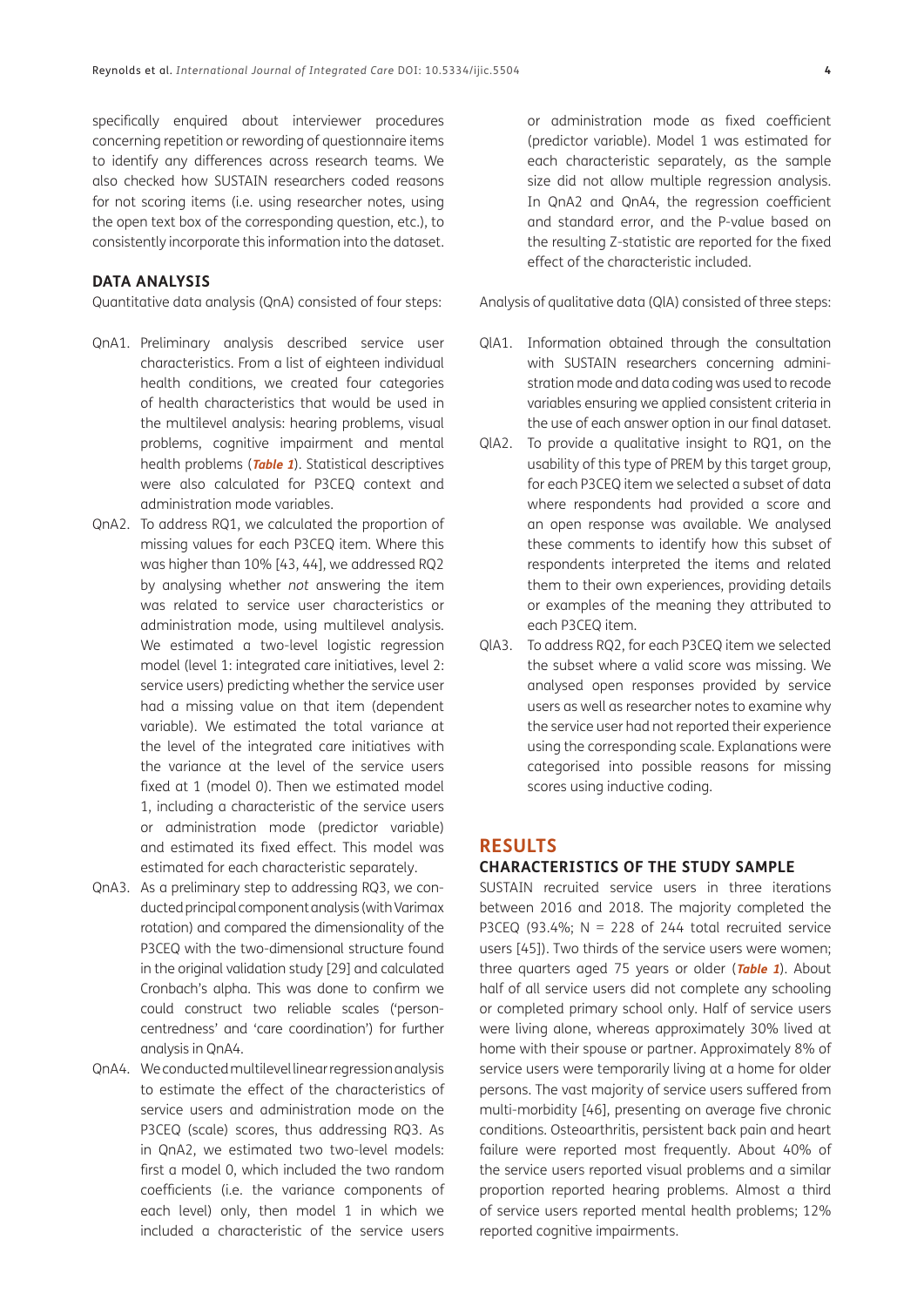|                                                  | N   | M (SD)     | n            | ℅    |
|--------------------------------------------------|-----|------------|--------------|------|
| Socio-demographic characteristics                |     |            |              |      |
| Sex: female                                      | 228 |            | 153          | 67.1 |
| Age (in years):                                  | 228 |            |              |      |
| $-65-74$ years                                   |     |            | 53           | 23.2 |
| - 75-84 years                                    |     |            | 95           | 41.7 |
| - 85 years and older                             |     |            | 79           | 34.6 |
| - Unknown                                        |     |            | 1            | 0.4  |
| Education (completed):                           | 228 |            |              |      |
| - No schooling/primary school                    |     |            | 107          | 46.9 |
| - Secondary school                               |     |            | 48           | 21.1 |
| - Advanced vocational training                   |     |            | 48           | 21.1 |
| - High professional/academic education           |     |            | 22           | 9.6  |
| - Unknown                                        |     |            | 3            | 1.3  |
| Living situation:                                | 228 |            |              |      |
| - Living at home, alone                          |     |            | 118          | 51.8 |
| - Living at home, with spouse/partner            |     |            | 65           | 28.5 |
| - Living at home, with family member(s)          |     |            | 20           | 8.8  |
| - Living at home, with paid carer                |     |            | 2            | 0.9  |
| - Assessed living/sheltered home                 |     |            | 4            | 1.8  |
| - Nursing or residential home for older persons  |     |            | 18           | 7.9  |
| - Unknown                                        |     |            | 1            | 0.4  |
| Marital status:                                  | 228 |            |              |      |
| - Married/cohabiting                             |     |            | 78           | 34.2 |
| - Divorced                                       |     |            | 26           | 11.4 |
| - Widowed                                        |     |            | 105          | 46.1 |
| - Single                                         |     |            | 16           | 7.0  |
| - Unknown                                        |     |            | 2            | 0.9  |
| Health related characteristics (self-reported)*  |     |            |              |      |
| Hearing problems:                                | 226 |            | 92           | 40.7 |
| Visual problems:                                 | 226 |            | 93           | 41.2 |
| Cognitive impairments:                           | 225 |            | 26           | 11.6 |
| Mental health problems:                          | 225 |            | 71           | 31.6 |
| Number of chronic conditions**:                  | 228 | 5.23(2.47) |              |      |
| - None                                           |     |            | $\mathsf{3}$ | 1.3  |
| - One to three                                   |     |            | 60           | 26.3 |
| - Four to six                                    |     |            | 101          | 44.3 |
| - Seven or more                                  |     |            | 64           | 28.1 |
| - Multi-morbid (2 or more chronic conditions***) |     |            | 217          | 95.2 |

<span id="page-4-0"></span>**Table 1** Socio-demographic and health characteristics of the sample of service users (N = 228).

\* The four categories of health characteristics were created from the list of eighteen individual health conditions collected with the demographic/health data sheet: hearing problems, visual problems, cognitive impairment (dementia including Alzheimers, loss of memory, traumatic brain injury, alone or in combination), and mental health problems (anxiety, panic disorders, depression, schizophrenia, alone or in combination).

\*\* Variable based on a count of conditions indicated to be present.

\*\*\* Multi-morbidity is calculated here as having two or more of the following conditions: hearing problems, problems with vision, dementia including Alzheimers, loss of memory, traumatic brain injury, anxiety – panic disorders, depression, breathing problems (asthma, chronic bronchitis, lung emphysema, or chronic obstructive pulmonary disease), cancer, diabetes, dizziness with falling, heart failure, stroke-cerebral haemorrhage, prostate symptoms, urine incontinence, broken hip, other broken bones, osteoarthritis, loss of bone tissue – osteoporosis, persistent back pain.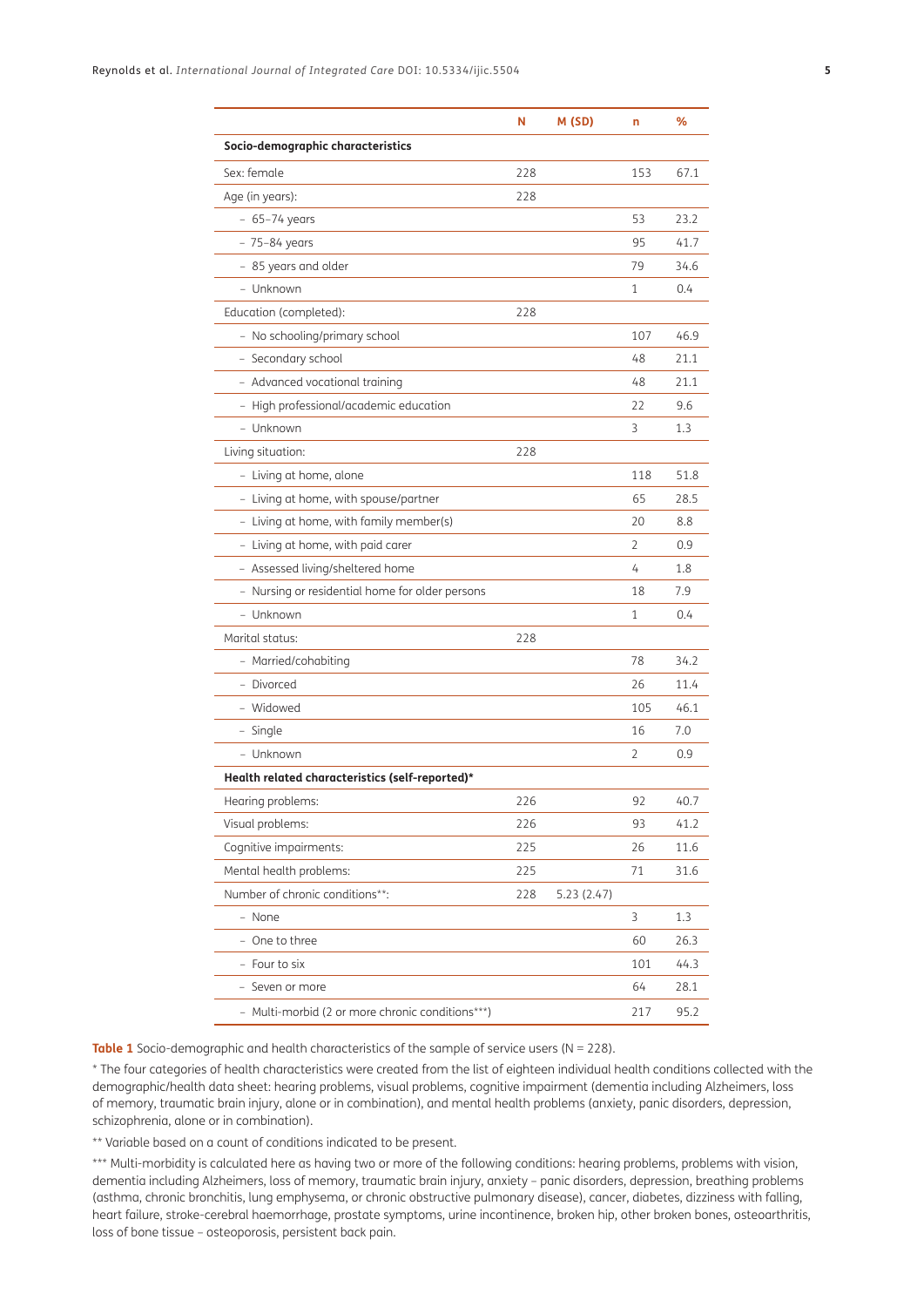### **CHARACTERISTICS OF THE P3CEQ ADMINISTRATION**

Sample sizes across the seven countries ranged from seven (Austria) to 61 (Germany) (**[Table 2](#page-5-0)**). All but 11 service users completed the P3CEQ in a face-to-face interview. 72.8% responded to the P3CEQ at home; the others were interviewed at care provider premises (see methods). Seventeen percent of the service users completed the questionnaire in the presence of a family member/carer. For service users with cognitive impairment, this increased to 42.3%. Concerning the consultation among SUSTAIN researchers who administered the P3CEQ, all teams expressed that when needed they used additional agreed explanations/examples illustrating P3CEQ item meanings. Following SUSTAIN's multi-method approach [32], a convenience sample of service users ( $N = 87$ ) also participated in a qualitative interview during the same appointment.

# **RQ1: TO WHAT EXTENT CAN OLDER PEOPLE WITH MULTI-MORBIDITY AND/OR COGNITIVE DETERIORATION PROVIDE ANSWERS TO A PREM EXPLORING CARE COORDINATION AND PERSON-CENTREDNESS**

### Quantitative analysis

Among our sample, missing answers per P3CEQ item were low at between 2.2% (for Q6 *Person(s) in charge of*  *coordinating care*) and 18.9% (for Q11b *close ones involved in decisions as much as wanted*). Besides Q11b, only one other item had more than 10% missing values: Q5 *care joined up in a way that works* (12.3% missing values).

### Insight: qualitative analysis of meanings attributed to 'care coordination' and 'personcentredness' construct items

The face-to-face administration of the P3CEQ provided a unique opportunity to explore understandings of different questionnaire items by older people, forming a *de facto* cognitive interview similar to those used during development processes of most PREMs. Although SUSTAIN researchers did not systematically collect understandings of all P3CEQ items for the complete sample, the subset of open responses provides insight into meanings this target group attributed to the questions.

Open responses were provided by 15–35% of respondents depending on the P3CEQ item: Q7 *care planning* obtained the least open responses (N = 34) and Q6 *professional coordinating care* obtained the most  $(N = 81)$ . Open responses were coded as follows: 'confirming' (respondent recalls details or identifies an occasion that confirms a positive experience); 'disputing' (respondent recalls details or identifies an occasion indicating a less than positive experience); 'neither' (open

<span id="page-5-0"></span>

|                                                                 | N   | n              | %    |
|-----------------------------------------------------------------|-----|----------------|------|
| Country                                                         | 228 |                |      |
| - Austria                                                       |     | $\overline{7}$ | 3.1  |
| - Estonia                                                       |     | 52             | 22.8 |
| - Germany                                                       |     | 61             | 26.8 |
| - Netherlands                                                   |     | 13             | 5.7  |
| - Norway                                                        |     | $40^{1}$       | 17.5 |
| - Spain (Catalonia)                                             |     | 32             | 14.0 |
| - United Kingdom                                                |     | 23             | 10.1 |
| P3CEO administration characteristics                            |     |                |      |
| Mode of administering:                                          | 228 |                |      |
| $-$ Face to face                                                |     | 217            | 95.2 |
| - By telephone                                                  |     | 3              | 1.3  |
| By mail<br>$-$                                                  |     | 8              | 3.5  |
| Place of administration                                         | 228 |                |      |
| - At home (includes temporary nursing home)                     |     | 166            | 72.8 |
| - At care provider premises                                     |     | 62             | 27.2 |
| In presence of a carer:                                         | 228 | 39             | 17.1 |
| Service users with cognitive impairment: In presence of a carer | 26  | 11             | 42.3 |
| In combination with qualitative interview:                      | 228 |                |      |
| $-$ No                                                          |     | 141            | 61.8 |
| - Qualitative interview before P3CEQ                            |     | 33             | 14.5 |
| - Qualitative interview after P3CEQ                             |     | 54             | 23.7 |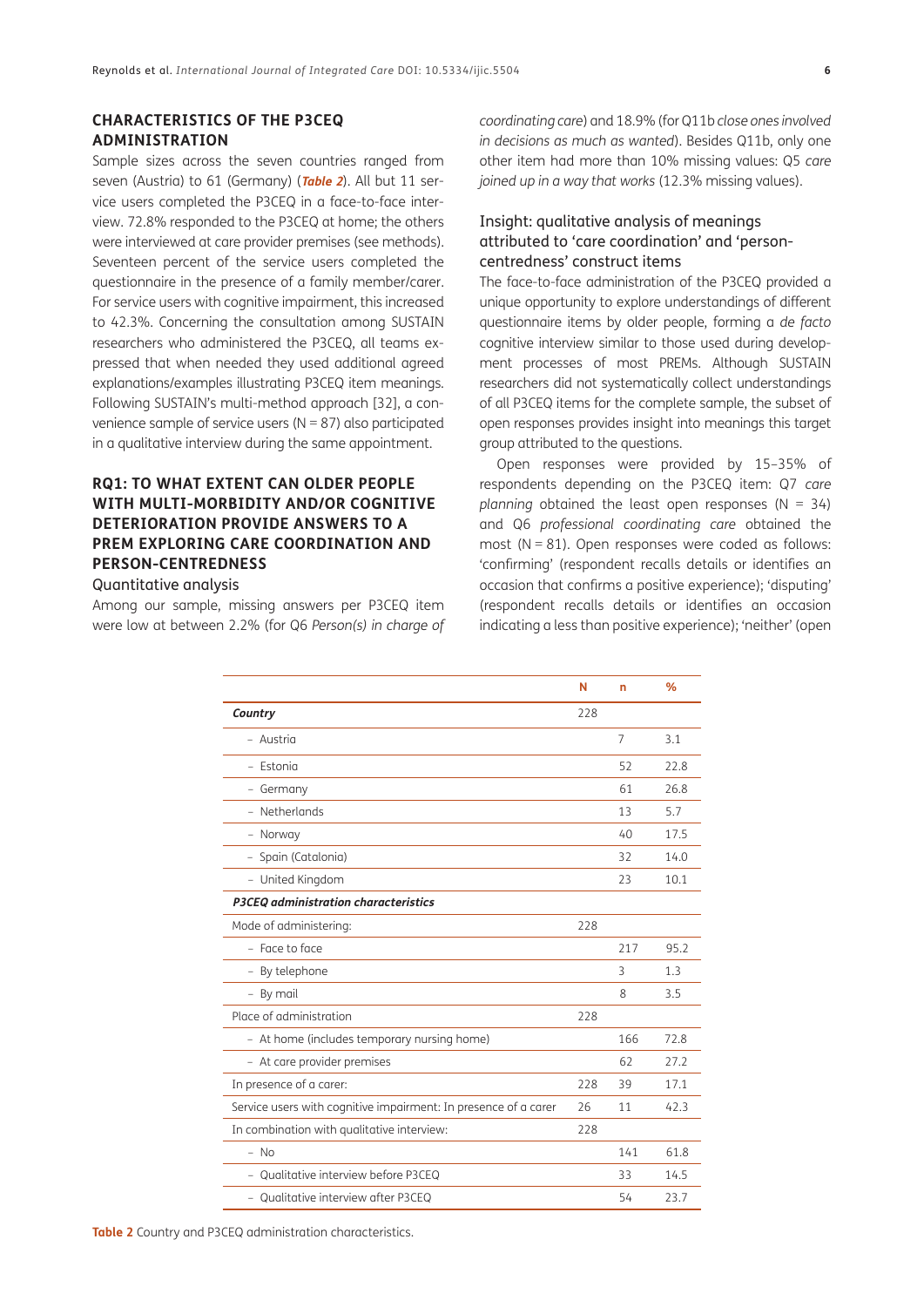response is not directly relevant to the question/neither confirms nor disputes a positive experience); and 'both' (respondent specifically recalls having both positive and negative experiences concerning the question).

Almost half of the open responses provided confirmed or explained a positive experience in relation to the item; a quarter reported less than positive experiences and fifteen percent were comments that neither confirmed nor disputed a positive experience. There were some particularities of P3CEQ items. For instance, for Q10 *confidence to self-manage health*, half the open responses reported a less than positive experience and frequently related this to the lack of personal autonomy.

**[Table 3](#page-7-0)** presents the most frequent concepts or meanings associated to each P3CEQ item, as identified in QlA2. Although not generalizable to the whole sample, some items were understood practically the same by most SUSTAIN respondents (e.g. Q4 *repeating information*, Q10 *confidence to self-manage health*), and in line with the meaning intended by P3CEQ developers, while other items were understood in a variety of ways, and not always coinciding with the intended meaning. Some concepts were narrowly understood: Q1 *discussing what's important with care professionals* and Q2 *being*  *involved in decisions* were frequently interpreted as having rather basic interactions with care professionals (e.g. being told what to do, being given advice); Q5 *care joined up in a way that works* was often related to how care professionals treat the respondents; and Q9 *receiving information to self-manage health* was answered on several occasions taking into account how much information was received in general.

# **RQ2: WHAT ARE THE ENABLING AND CONSTRAINING FACTORS FOR COMPLETING A PREM INSTRUMENT ON CARE EXPERIENCES IN THIS TARGET GROUP?**

#### Quantitative analysis

Analyses of the two items with non-response rates above 10% revealed that (non-)response could partly be explained by the integrated care initiative (intraclass coefficient of the null model was .26 (se .16) for Q5 and .36 (se .15) for Q11b). However, most variance in (non-)response to these items existed at the level of the individual service users.

The (fixed) effects of the service user characteristics (added in model 1) demonstrated some statistically significant findings (Supplementary file, Table 4):

| <b>MOST FREQUENT</b><br><b>MEANING/REACTION</b>                                                                                                                                                   | <b>OTHER FREQUENT</b><br><b>MEANINGS/REACTIONS</b>                                                                                                                            | <b>OTHER MEANINGS/REACTIONS</b>                                                                                                                                                                                                                                                                                      |
|---------------------------------------------------------------------------------------------------------------------------------------------------------------------------------------------------|-------------------------------------------------------------------------------------------------------------------------------------------------------------------------------|----------------------------------------------------------------------------------------------------------------------------------------------------------------------------------------------------------------------------------------------------------------------------------------------------------------------|
| Recalling (lack of) conversation<br>with specific professional(s) or at a                                                                                                                         | Recalling basic interactions with<br>care professionals (e.g. receiving                                                                                                       | Reporting delegation of discussions to family<br>member/friends                                                                                                                                                                                                                                                      |
| (lack of) solution                                                                                                                                                                                | checks, being told what to do)                                                                                                                                                | Qualifying professionals (e.g. being happy<br>with care team, trust, lack of empathy)                                                                                                                                                                                                                                |
| Recalling (lack of) being involved<br>in a decision with specific<br>professional(s) or at a specific time<br>(e.g. first visit), and/or (lack of)<br>solution                                    | Recalling basic interactions with<br>care professionals (e.g. receiving<br>explanations, being informed,<br>complaints being listened to,<br>following routines)              | Reporting cognitive deterioration as a factor<br>to be taken into account when seeking<br>decisions                                                                                                                                                                                                                  |
| Recalling that care professionals<br>(do/do not always or depending on<br>the professional) treat them with<br>e.g. caring attitude, compassion,<br>respect, easy to understand                   |                                                                                                                                                                               | Referring to specific examples of how care<br>professionals (did not) take whole situation<br>into consideration (e.g. beyond clinical<br>approach or criteria, beyond formal job duties)                                                                                                                            |
| language.                                                                                                                                                                                         |                                                                                                                                                                               | Recalling basic interactions (e.g. being asked<br>ones opinion, receiving advice, being able to<br>access electronic records)                                                                                                                                                                                        |
| Recalling how care professionals<br>are (not) aware of conditions and/<br>or can (not) access information<br>(e.g. in the computer, written<br>documentation, when care<br>professionals change). |                                                                                                                                                                               | Recalling details that are not directly relevant<br>to the question.                                                                                                                                                                                                                                                 |
| Recalling how care professionals<br>were (not) communicating,<br>coordinating and aware of different<br>parts of the care process                                                                 | Qualifying professionals or<br>professional care (e.g. well<br>treated, useful, smooth)<br>Referring to current health<br>situation and (lack of) improved<br>health outcomes | Referring to the existence of care plan that<br>care professionals were following.<br>Giving specific examples of how the<br>coordinated care does (not) work for them<br>(e.g. being visited at home, being visited by<br>the same professional, long waiting lists,<br>timetable of cleaners, coordination between |
|                                                                                                                                                                                                   | specific time (e.g. first visit), and/or                                                                                                                                      | advice, information, medication                                                                                                                                                                                                                                                                                      |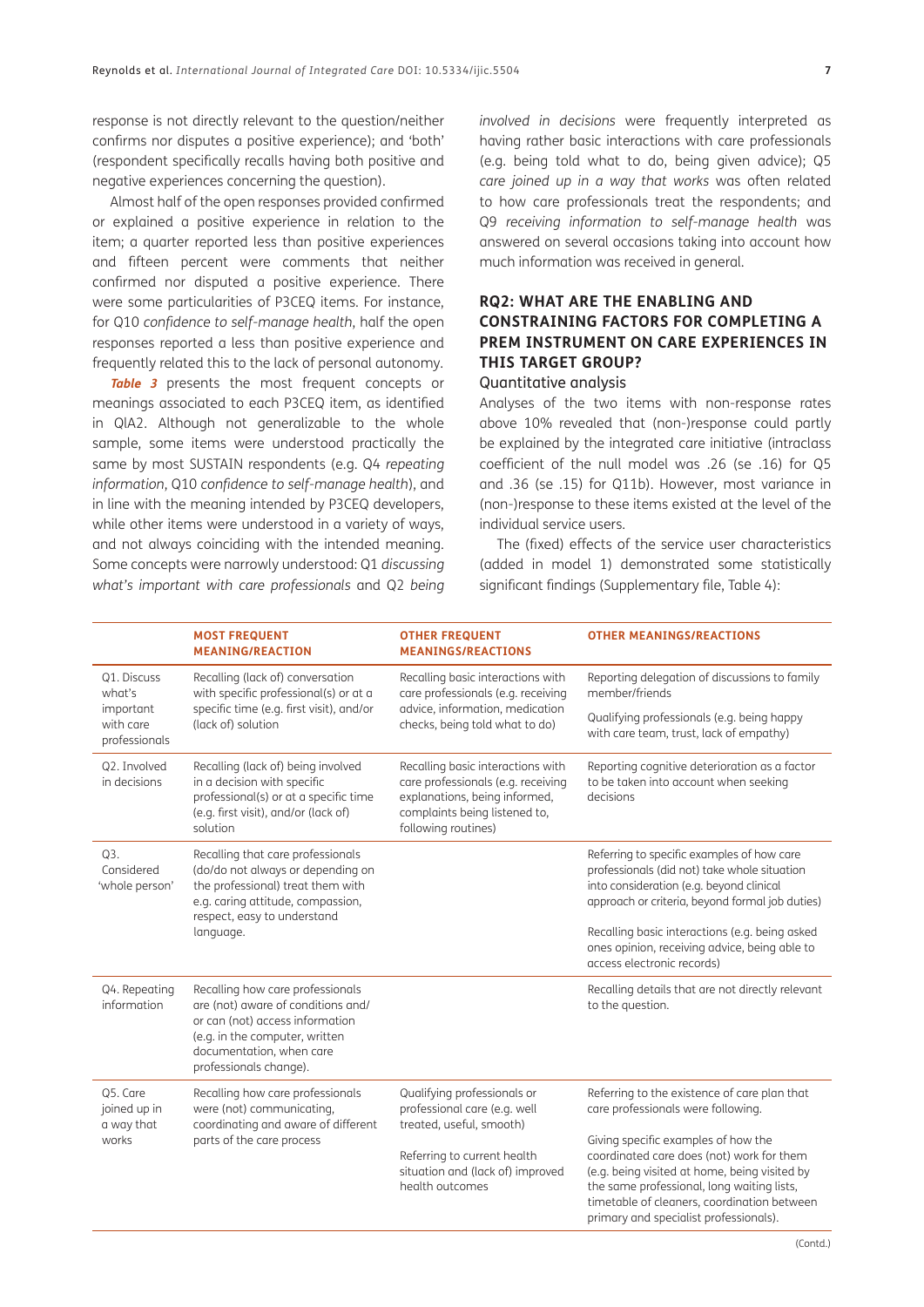|                                                      | <b>MOST FREQUENT</b><br><b>MEANING/REACTION</b>                                                                                                                                      | <b>OTHER FREQUENT</b><br><b>MEANINGS/REACTIONS</b>                                                                                          | <b>OTHER MEANINGS/REACTIONS</b>                                                                                                                                                                                        |
|------------------------------------------------------|--------------------------------------------------------------------------------------------------------------------------------------------------------------------------------------|---------------------------------------------------------------------------------------------------------------------------------------------|------------------------------------------------------------------------------------------------------------------------------------------------------------------------------------------------------------------------|
| Q6. (Single)<br>professional<br>coordinating<br>care | Confirming there is (not) a specific<br>professional or professionals who<br>coordinate care. (e.g the GP, the<br>nurse, the GP and the nurse, one for<br>social and one for health) | Identifying a family/friend as<br>the person they were referring<br>to as in charge of coordinating<br>their care.                          |                                                                                                                                                                                                                        |
| Q7. Care<br>planning<br>(overall)                    | Describing the actions professionals<br>and him/herself were applying as<br>(not) part of a plan                                                                                     |                                                                                                                                             | Referring to medication plans or clinical records<br>Referring to different needs that they<br>consider (un)attended                                                                                                   |
| Q8. Support<br>to self-<br>manage                    | Explaining whether care provided<br>meets their needs                                                                                                                                |                                                                                                                                             | Referring to specific examples when advice<br>or instrumental aid to enhance self-<br>management were (not) being provided<br>Qualifying professionals or professional care<br>(e.g. well treated, helped when needed) |
| Q9.<br>Information<br>to self-<br>manage             | Recalling examples when (un)useful<br>information for self-management<br>was(not) received (e.g nutritional<br>advice, medication adherence<br>advice, overwhelming advice)          | Refers to oneself or close persons<br>as self-seeking information for<br>self-management.<br>Refers to receiving information<br>in general. |                                                                                                                                                                                                                        |
| Q10.<br>Confidence to<br>self-manage                 | Refers to level of autonomy<br>(physical, cognitive) as explaining<br>level of confidence                                                                                            | Recalls examples of support<br>(not) received and how that<br>impacts level of confidence                                                   |                                                                                                                                                                                                                        |
| Q11a. Wants<br>close ones<br>involved                | Identifies the person(s) to be<br>involved.<br>Identifies the person(s) to be<br>involved, and specifies how or why                                                                  |                                                                                                                                             | Explaining reasons for not wanting to involve<br>others (e.g. self-capable, not wanting to<br>be a burden, negative relation with family<br>members)                                                                   |
| Q11b. Close<br>ones involved<br>as much as<br>wanted | Identifies persons or occasions<br>when care team has/hasn't<br>involved as much as wanted.                                                                                          | Identifies the person who<br>has/hasn't been involved                                                                                       | Refers to basic relations between care<br>professionals and close ones (e.g. calling<br>them, having them accompany service users<br>to health consultations)                                                          |

<span id="page-7-0"></span>**Table 3** Meanings attributed to P3CEQ items in open responses of service users who scored the corresponding item. Ordered from more to less frequent.

- **1.** Experiencing mental health problems was associated with less missing values for Q5 (coefficient -1.36, standard error  $0.66$ ,  $P = .04$ ), indicating that service users with mental health problems were more likely to answer this item. In contrast, experiencing mental health problems increased the likelihood of not answering Q11b (coefficient 1.37, standard error  $0.41$ ,  $P = .001$ ).
- **2.** Service users with no schooling or primary schooling only were less likely to answer Q11b than service users who had completed secondary school (coefficient  $-2.24$ , standard error 0.83,  $P = .007$ ).

The effects of other service user characteristics on (non) responding to Q5 or Q11b did not reach significance (Supplementary file, Table 4). For the other P3CEQ items the number of non-responders was too low to conduct these analyses.

The multi-level analysis of model 1 also provided some insights in whether the administration mode of the P3CEQ enabled or constrained answering Q5 and Q11b. It was found that:

- **1.** Administering the P3CEQ otherwise than face-toface increased the likelihood of non-responses for Q5 (coefficient 1.95, standard error 0.93,  $P = .04$ ).
- **2.** The presence of a carer during the interview decreased the likelihood of Q11b remaining unanswered (coefficient  $-1.36$ , standard error 0.62, P = .03).

The administration of the P3CEQ in combination with a qualitative interview did not impact the response of Q5 and Q11b (Supplementary file, Table 4). Again, the number of non-responders on the other P3CEQ items was too low to conduct these analyses.

#### Qualitative analysis

Lack of understanding or applicability of questionnaire items can also represent constraining factors for data collection. We analysed the open responses and researcher notes for the subsets where scores had not been provided to explore the different reasons explaining missing scores of P3CEQ items. Inductive coding identified six categories (Supplementary file, Table 5).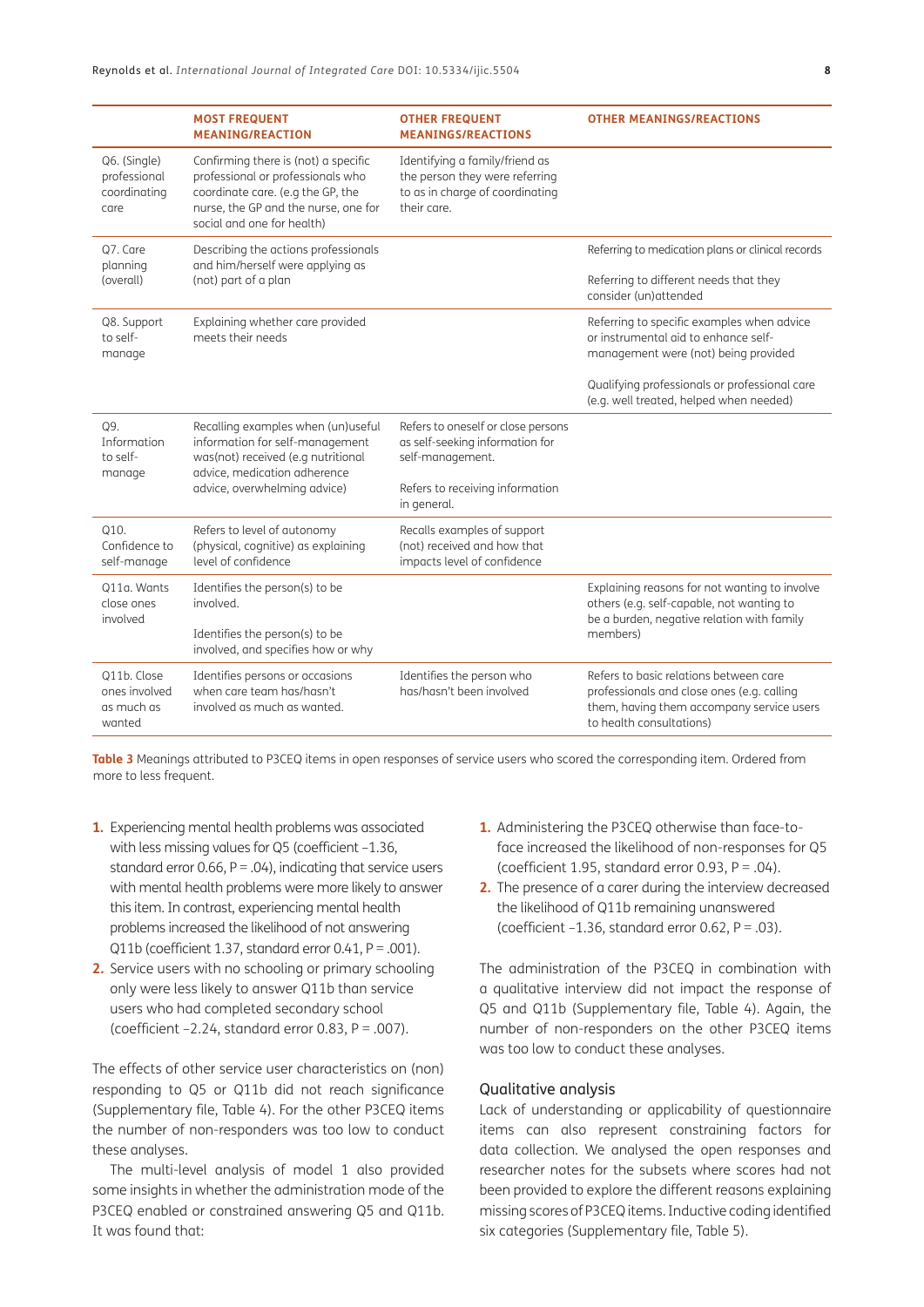The most prevalent reason for not scoring questionnaire items was lack of relevance. It was more frequent for Q5 *care being joined up in a way that works*  $(N = 14)$ , and was usually related to the perceived low complexity of the care they received, e.g. 'I currently only receive care from one service'. It was also the most frequent cited reason for not scoring Q1 *discussing what's important for your health and wellbeing with care professionals* (N = 12). In this case, three kinds of explanations were provided: 1) considering that 'the care team knows best'; 2) considering that such discussions were pointless; or 3) relating the lack of relevance to the low frequency of visits with care teams. Lack of relevance was also the most frequent reason behind missing scores for Q2 *being involved in decisions* (N = 12) and was mostly related to the fact that the service user considered no decisions had been made ( $N = 9$ ). Twelve cases considered Q9 *receiving useful information to selfmanage* irrelevant, for instance because the respondent was highly dependent on others, or because respondents considered themselves self-sufficient, not needing such information from care teams.

# **RQ3: DO SERVICE USER CHARACTERISTICS OR THE ADMINISTRATION MODE HAVE AN IMPACT ON REPORTED CARE EXPERIENCES?**

Our principal component analysis with Varimax rotation showed sufficient basis to calculate a person-centredness scale score similar to the result of the original validation study (by summing scores of Q1, Q2, Q3, Q4, Q5, Q8, Q9, and Q10), but not for calculating a care coordination scale score (Cronbach's alpha .76 and .55 respectively) (Table 6, Supplementary file). Therefore, Q6 and Q7, which originally contributed with Q5, Q8 and Q9 to a care coordination scale, were analysed separately, in addition

to Q11a and 11b, which were originally intended to be analysed separately.

Table 7 (Supplementary file) shows the mean scores of the service users on the P3CEQ person-centredness scale and Q7 and Q11b, as well as the percentages of service users answering 'yes' to Q6 and Q11a. In general, subgroups did not differ regarding their scores, with some exceptions. Service users aged 75 to 84 years were more positive about the care planning process (Q7) than the other age groups. Higher educated service users were less positive about the person-centredness of the care they received and the extent to which their carers were involved in decision-making about care (Q11b).

As to the effects of the various characteristics of service users and administration mode on the P3CEQ scores (**[Tables 8](#page-9-0)** and **[9](#page-9-1)**), the intraclass coefficient (ICC) of the null model for person-centredness was .24 (se .09), indicating that a substantial proportion of variation in service users' scores related to the integrated care initiative. This might be explained by specific characteristics of the integrated care initiatives, but also by characteristics of health and social care systems where the initiatives had been implemented. Furthermore, a high level of education was related with experiencing care as less person-centred. In addition, experiencing cognitive problems related to experiencing less person-centred care.

Regarding service users' experiences with care planning (Q7), the ICC of the null model was .04 (se .03), which means that differences in service users' experiences with care planning were not related to the integrated care initiative they received care from. Neither the service user characteristics nor the way the P3CEQ was administered impacted on service user' care planning scores.

The extent to which service users experienced that their carers (family or friends) were involved in decision-

|                                                     | <b>PERSON-CENTREDNESS</b><br>(SCALE) |                      |           | <b>CARE PLANNING</b><br><b>OVERALL (AVERAGE</b><br>$Q7a-d$ |     |                      | <b>FAMILY/FRIENDS</b><br><b>INVOLVED IN DECISION-</b><br><b>MAKING AS MUCH AS</b><br><b>WANTED (Q11b)</b> |     |     |                      |           |      |
|-----------------------------------------------------|--------------------------------------|----------------------|-----------|------------------------------------------------------------|-----|----------------------|-----------------------------------------------------------------------------------------------------------|-----|-----|----------------------|-----------|------|
|                                                     | N                                    | ESTI-<br><b>MATE</b> | <b>SE</b> | P                                                          | N   | ESTI-<br><b>MATE</b> | <b>SE</b>                                                                                                 | P   | N   | ESTI-<br><b>MATE</b> | <b>SE</b> | P    |
| <b>Fixed effect of service user characteristics</b> |                                      |                      |           |                                                            |     |                      |                                                                                                           |     |     |                      |           |      |
| Gender: female (ref. male)                          | 225                                  | $-0.20$              | 0.60      | .74                                                        | 223 | $-0.08$              | 0.15                                                                                                      | .57 | 185 | $-0.15$              | 0.15      | .32  |
| Age (ref. 65 to 74 years)                           | 224                                  |                      |           |                                                            | 222 |                      |                                                                                                           |     | 184 |                      |           |      |
| $-75$ to 84 years                                   |                                      | $-0.17$              | 0.74      | .82                                                        |     | 0.34                 | 0.18                                                                                                      | .06 |     | 0.29                 | 0.19      | .12  |
| - 85 years or older                                 |                                      | 0.71                 | 0.74      | .33                                                        |     | $-0.11$              | 0.18                                                                                                      | .54 |     | 0.25                 | 0.19      | .19  |
| Education (ref. no schooling or primary school)     | 222                                  |                      |           |                                                            | 220 |                      |                                                                                                           |     | 183 |                      |           |      |
| - secondary school                                  |                                      | $-0.81$              | 0.79      | .30                                                        |     | $-0.21$              | 0.18                                                                                                      | .26 |     | $-0.33$              | 0.19      | .08  |
| - advanced vocational training                      |                                      | $-1.19$              | 0.81      | .14                                                        |     | $-0.22$              | 0.19                                                                                                      | .25 |     | $-0.46$              | 0.22      | .04  |
| - high professional/academic education              |                                      | $-2.62$              | 1.06      | .01                                                        |     | $-0.25$              | 0.25                                                                                                      | .31 |     | $-0.79$              | 0.25      | .002 |
| Hearing problems (ref. no)                          | 223                                  | $-0.01$              | 0.57      | .99                                                        | 221 | $-0.04$              | 0.14                                                                                                      | .79 | 184 | 0.13                 | 0.14      | .35  |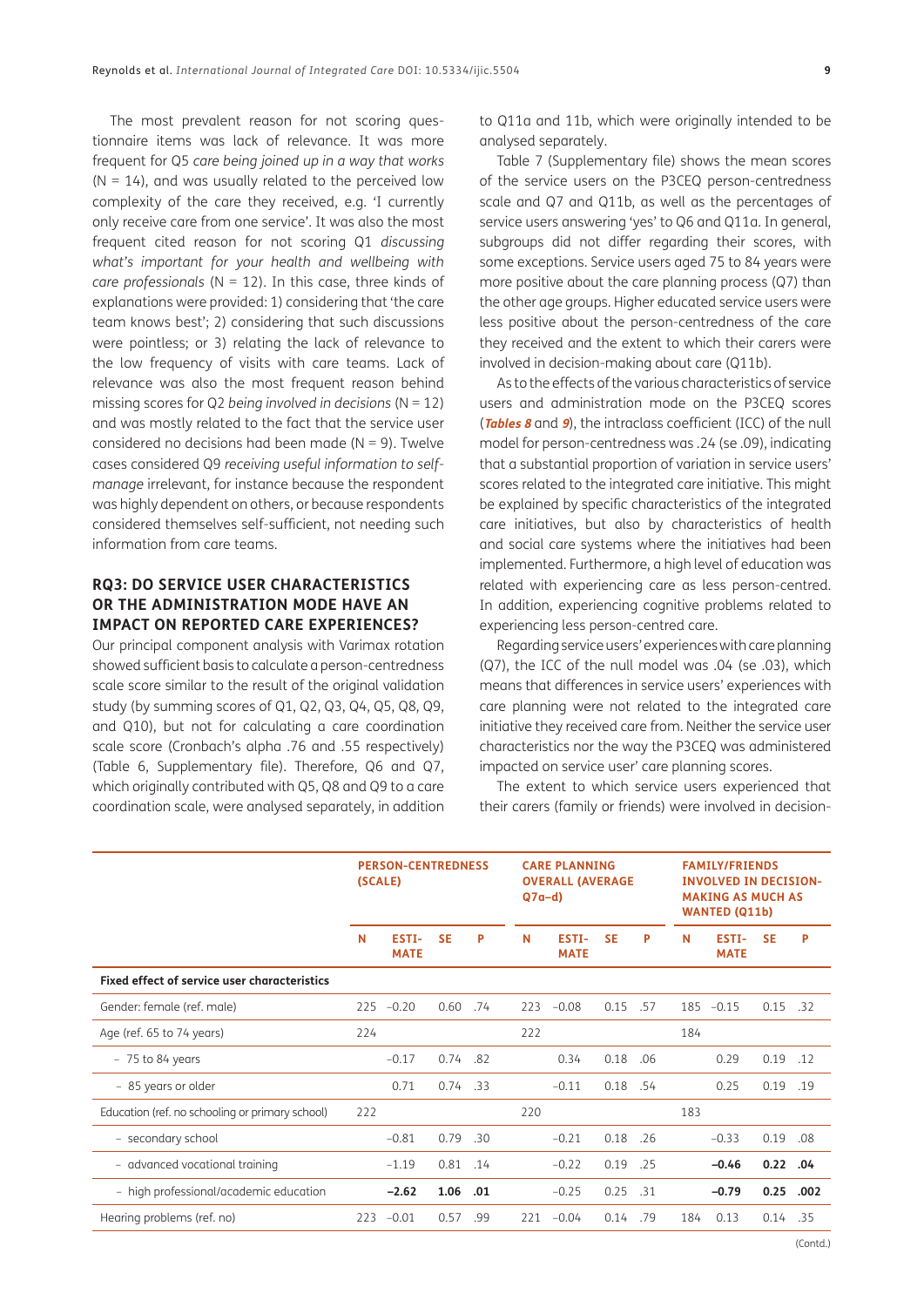|                                                       | <b>PERSON-CENTREDNESS</b><br>(SCALE) |                      |           | <b>CARE PLANNING</b><br><b>OVERALL (AVERAGE</b><br>$Q7a-d$ |     |                             |           | <b>FAMILY/FRIENDS</b><br><b>INVOLVED IN DECISION-</b><br><b>MAKING AS MUCH AS</b><br><b>WANTED (Q11b)</b> |     |                      |           |     |
|-------------------------------------------------------|--------------------------------------|----------------------|-----------|------------------------------------------------------------|-----|-----------------------------|-----------|-----------------------------------------------------------------------------------------------------------|-----|----------------------|-----------|-----|
|                                                       | N                                    | ESTI-<br><b>MATE</b> | <b>SE</b> | P                                                          | N   | <b>ESTI-</b><br><b>MATE</b> | <b>SE</b> | P                                                                                                         | N   | ESTI-<br><b>MATE</b> | <b>SE</b> | P   |
| Visual problems (ref. no)                             | 223                                  | 0.83                 | 0.59      | .16                                                        | 221 | $-0.08$                     | 0.14      | .56                                                                                                       |     | 184 - 0.09           | 0.15      | .54 |
| Cognitive problems (ref. no)                          | 222                                  | $-2.43$              | 0.86      | .005                                                       | 220 | $-0.18$                     | 0.22      | .40                                                                                                       | 183 | $-0.21$              | 0.22      | .35 |
| Mental health problems (ref. no)                      | 222                                  | 0.32                 | 0.60      | .60                                                        | 220 | 0.09                        | 0.15      | .54                                                                                                       | 183 | 0.12                 | 0.16      | .45 |
| <b>Fixed effect of administration characteristics</b> |                                      |                      |           |                                                            |     |                             |           |                                                                                                           |     |                      |           |     |
| Mode of administering: other (ref. face-to-face)      | 225                                  | 2.82                 | 1.61      | .08                                                        | 223 | $-0.29$                     | 0.37      | .43                                                                                                       | 185 | $-0.26$              | 0.40      | .51 |
| Carer: present (ref. not present)                     | 225                                  | $-1.45$              | 0.78      | .07                                                        | 223 | $-0.07$                     | 0.19      | .73                                                                                                       | 185 | 0.17                 | 0.20      | .39 |
| In combination with qualitative interview (ref. no)   | 225                                  |                      |           |                                                            | 223 |                             |           |                                                                                                           | 185 |                      |           |     |
| - interview before P3CEQ                              |                                      | $-1.53$              | 1.13      | .17                                                        |     | $-0.13$                     | 0.23      | .57                                                                                                       |     | 0.25                 | 0.28      | .37 |
| - interview after P3CEQ                               |                                      | $-1.33$              | 0.73      | .07                                                        |     | $-0.00$                     | 0.17      | .98                                                                                                       |     | $-0.02$              | 0.18      | .90 |

<span id="page-9-0"></span>**Table 8** Fixed effects of characteristics of service users and administration mode on P3CEQ scale or item scores; results of two-level mixed-effect linear regression model (N = 13 integrated care initiatives, N = 183–225 service users); separate analyses for each characteristic.

|                                                       | (SINGLE) PROFESSIONAL<br><b>COORDINATING CARE</b><br>(Q6) |                      |           |     |     | <b>WANT FRIENDS/FAMILY</b><br><b>INVOLVED IN DECISION-MAKING:</b><br>YES (VS NO/DON'T KNOW) (Q11a) |           |      |  |  |
|-------------------------------------------------------|-----------------------------------------------------------|----------------------|-----------|-----|-----|----------------------------------------------------------------------------------------------------|-----------|------|--|--|
|                                                       | N                                                         | ESTI-<br><b>MATE</b> | <b>SE</b> | P   | N   | ESTI-<br><b>MATE</b>                                                                               | <b>SE</b> | P    |  |  |
| <b>Fixed effect of service user characteristics</b>   |                                                           |                      |           |     |     |                                                                                                    |           |      |  |  |
| Gender: female (ref. male)                            | 223                                                       | 0.02                 | 0.35      | .96 | 217 | $-0.19$                                                                                            | 0.35      | .58  |  |  |
| Age (ref. 65 to 74 years)                             | 222                                                       |                      |           |     | 216 |                                                                                                    |           |      |  |  |
| $-75$ to 84 years                                     |                                                           | $-0.48$              | 0.45      | .28 |     | 0.46                                                                                               | 0.42      | .28  |  |  |
| - 85 years or older                                   |                                                           | $-0.14$              | 0.45      | .75 |     | 0.81                                                                                               | 0.42      | .06  |  |  |
| Education (ref. no schooling or primary school)       | 220                                                       |                      |           |     | 215 |                                                                                                    |           |      |  |  |
| - secondary school                                    |                                                           | 0.26                 | 0.49      | .59 |     | 0.66                                                                                               | 0.47      | .16  |  |  |
| - advanced vocational training                        |                                                           | 0.42                 | 0.49      | .39 |     | 0.32                                                                                               | 0.46      | .49  |  |  |
| - high professional/academic education                |                                                           | 0.91                 | 0.65      | .16 |     | $-0.32$                                                                                            | 0.58      | .58  |  |  |
| Hearing problems (ref. no)                            | 221                                                       | $-0.40$              | 0.33      | .23 | 215 | 0.67                                                                                               | 0.34      | .05  |  |  |
| Visual problems (ref. no)                             | 221                                                       | 0.04                 | 0.34      | .91 | 215 | $-0.31$                                                                                            | 0.34      | .37  |  |  |
| Cognitive problems (ref. no)                          | 220                                                       | $-0.51$              | 0.51      | .32 | 214 | 0.76                                                                                               | 0.61      | .21  |  |  |
| Mental health problems (ref. no)                      | 220                                                       | 0.13                 | 0.35      | .71 | 214 | $-0.37$                                                                                            | 0.34      | .28  |  |  |
| <b>Fixed effect of administration characteristics</b> |                                                           |                      |           |     |     |                                                                                                    |           |      |  |  |
| Mode of administering: other (ref. face-to-face)      | 223                                                       | 0.06                 | 0.97      | .95 | 217 | $-1.01$                                                                                            | 0.96      | .29  |  |  |
| Carer: present (ref. not present)                     | 223                                                       | $-0.03$              | 0.45      | .95 | 217 | 2.12                                                                                               | 0.66      | .001 |  |  |
| In combination with qualitative interview (ref. no)   | 223                                                       |                      |           |     | 217 |                                                                                                    |           |      |  |  |
| - interview before P3CEQ                              |                                                           | 0.35                 | 0.63      | .58 |     | 1.02                                                                                               | 0.66      | .12  |  |  |
| - interview after P3CEQ                               |                                                           | $-0.51$              | 0.44      | .24 |     | $-0.10$                                                                                            | 0.41      | .82  |  |  |

<span id="page-9-1"></span>**Table 9** Fixed effects of characteristics of service users and administration mode on P3CEQ dichotomous item scores; results of twolevel mixed-effect logistic regression model (N = 13 integrated care initiatives, N = 214-223 service users); separate analyses for each characteristic.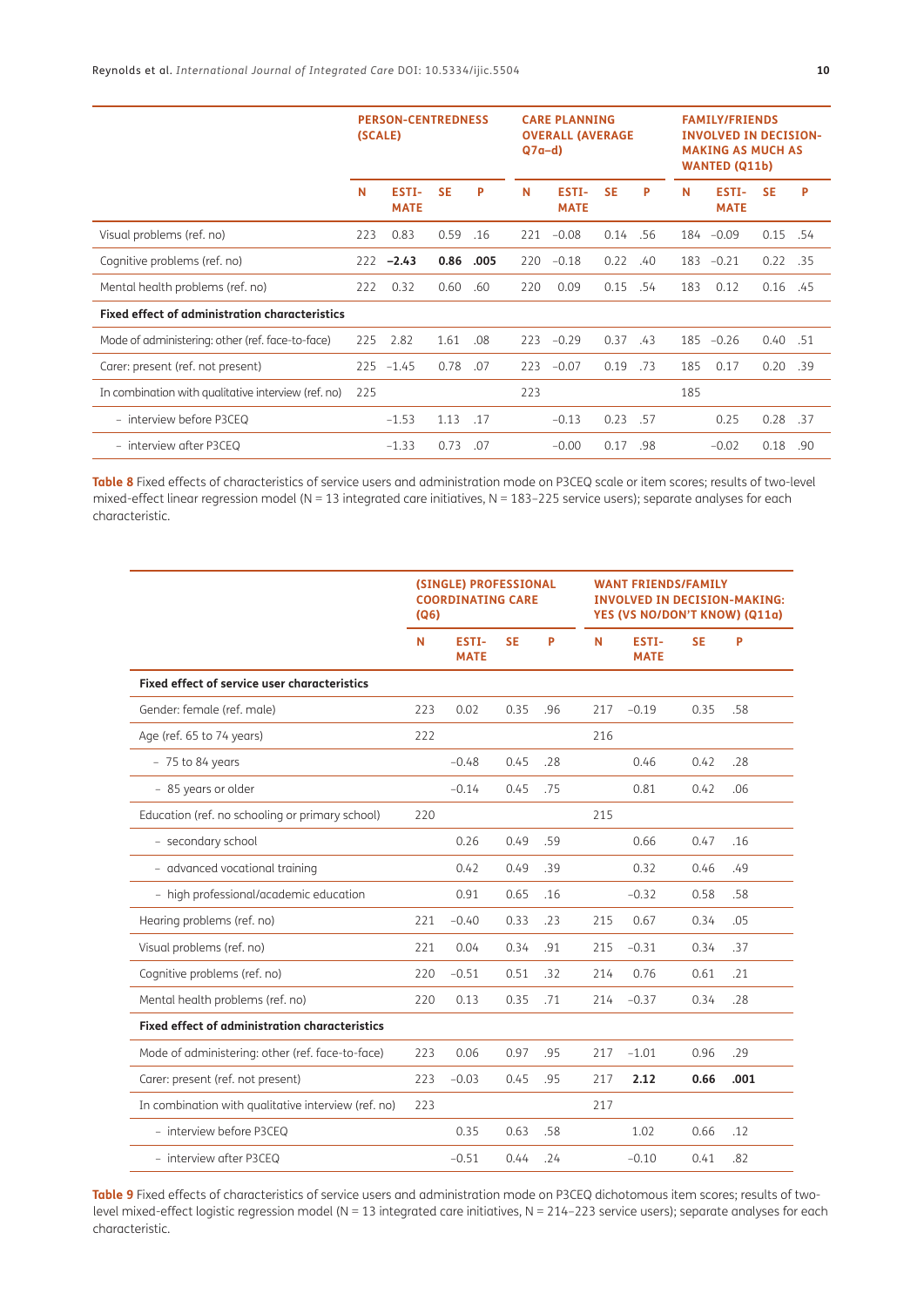making about their care as much as they wanted (Q11b) related to the integrated care initiative they received care from (ICC .22, se .09). In addition, a higher level of education related to less positive experiences in this respect.

Whether service users stated they had a (single) care coordinator (Q6) was substantially related with the integrated care initiative they received care from (ICC .34, se .12). Service user characteristics and the way the P3CEQ was administered did not influence their answers to this question (**[Table 9](#page-9-1)**).

Finally, whether service users needed or wanted their carers involved in decision-making about their care (Q11a) also related to the integrated care initiative they received care from (ICC .21, se .10). Service user characteristics were not significantly related to their answers to this question. Service users who had their carer present during the P3CEQ interview were more likely to confirm that they wanted their carers involved in decision-making about their care.

### **DISCUSSION SECTION MAIN FINDINGS AND IMPLICATIONS**

Older people's experiences with integrated care can be collected using a PREM instrument such as the P3CEQ. The findings of this case study provide insight into what worked and what could be improved when delivering a PREM with older and vulnerable populations and using data to assess integrated care from a service user perspective.

Unlike previous studies [26], SUSTAIN obtained a high return rate applying a PREM to evaluate care received by older people, reducing inclusion bias dramatically. All except two items of the P3CEQ had low non-response rates. The only potential reason explaining non-response that appeared across most items was a perceived lack of relevance of questions. Nevertheless, this lack of applicability was marginal (occurring for 72 of the 2,736 total possible scores;  $2,736 = 228$  respondents per 12 P3CEQ items). When answering RQ1, we must bear in mind that the usability of a PREM instrument is not just about how much data can be collected (i.e. return and response rates), but also the quality of data. A key aspect here is whether respondents understand questions and use tick boxes as intended. Our qualitative analysis provides insight on the possible shortcomings of the data obtained: while several P3CEQ items were generally understood as intended (e.g. Q4 *repeating information*, Q10 *confidence to self-manage health*), the analysis of open responses indicates how questions can lead to diverging interpretations by respondents. This highlights the difficulty of capturing data related to complex concepts quantitatively (particularly from populations like that in SUSTAIN), and also the importance of mixed methods and use of qualitative approaches such as in-

depth interviewing to develop a nuanced understanding. PREMs such as the P3CEQ could be enhanced by including simple definitions with real-life examples illustrating each concept. This would help avoid narrow or misled interpretations such as understanding 'being involved in decisions' or 'having discussed what is important' as basic exchanges with care professionals; that 'care joined up in a way that works' is referring to the way care professionals treat service users; or that 'support for self-management' enquires about the extent to which support meets ones' needs in general. If unidentified, these misinterpretations may lead to inaccurate assessments of experiences with integrated care.

Analysis of the enabling and constraining factors for questionnaire completion (RQ2) points to a key factor in this target group: face-to-face delivery. SUSTAIN researchers agreed that the high inclusion and response rates would unlikely have been feasible if the questionnaire had not been delivered face-to-face with service-users, at their own pace. After piloting the P3CEQ in the translation and cultural adaption process, SUSTAIN researchers opted for face-to-face interviews in order to maximize both quantity and quality of data. In fact, most SUSTAIN researchers expressed that they found themselves delivering the P3CEQ almost as a semi-structured interview guideline, providing additional explanations or examples to illustrate the meaning of items and facilitate understanding. In order to ensure data quality, researchers (and research funders) should be prepared for such a delivery, allowing sufficient time for each respondent to answer the questionnaire and adopting a facilitating role when needed. In this sense, researcher notes and paraphrasing of open responses are particularly relevant for data interpretability.

The presence of a carer while the questionnaire was delivered was another enabling factor. It had a significant impact on the level of response in one of the two questions with a non-response rate higher than 10% (Q11b), and became a more or less explicit requirement in cases presenting cognitive impairment. The option of using the carer as a proxy respondent enabled SUSTAIN's research to be inclusive and provide learnings on care experiences of this particular target group, with carers commonly invited to participate in a qualitative interview [36]. However, presence of a carer introduced the possibility of bias. For instance, service users who had their carer present during the P3CEQ were more likely to confirm that they wanted their carers involved in decision-making about their care. Due to the collinearity between 'existence of a carer', 'carer being present during questionnaire delivery' and 'cognitive impairment' (when this applies), from a quantitative perspective we cannot make much of this data, and from a qualitative point of view we can only speculate the extent to which responses represented the carer's or the service user's wishes.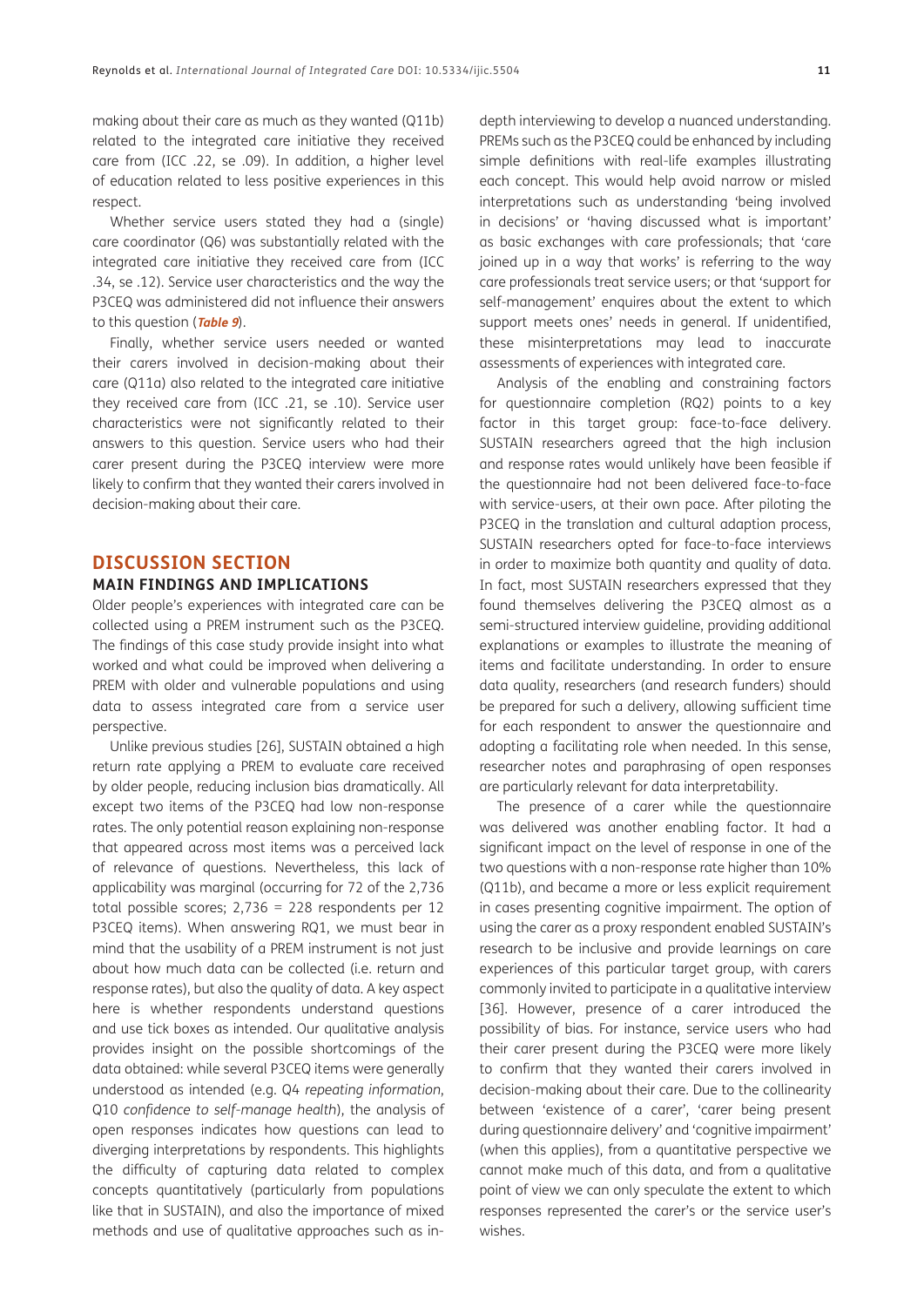Our third RQ, exploring if user characteristics or administration mode impact the perceived level of person-centred coordinated care, provides three additional findings (besides the above-mentioned impact of presence of a carer) that are of methodological relevance concerning PREM design and data analysis. First, from a statistical point of view, it was not possible to obtain one of the two constructs intended by the P3CEQ –care coordination. Our dimensionality analysis therefore indicates the need for further validation among older and vulnerable people.

Second, service users with cognitive problems experienced less person-centred care as measured by the P3CEQ. This is in line with previous literature finding that, even in interventions designed specifically for the cognitively impaired, aspects relevant for person-centredness, such as communication and collaboration between family members and care professionals, can be lacking [47]. In this sense, it has been argued that person-centredness needs to be more proactively promoted within interventions, and this can be achieved through the inclusion of important and enjoyable –or meaningful [48] activities, both from the service user and carer perspective [49].

Third, service users with higher levels of education were less positive about the person-centredness of the care they received and about the extent to which their carers were involved in decisions. This coincides with previous studies exploring determinants of health care satisfaction and/or experiences [50, 51]. Education and age can be used as proxy measures of health expectations, given their correlation with satisfaction [52, 53]. Previously it has been hypothesised that older people may be more accepting and more reluctant to pass negative judgements with respect to their health care [52]. Cohen found that dissatisfaction with aspects of hospital-based care decreased markedly with age, but called for further research in order to confirm the aforementioned hypothesis [53]. A later study on the Questionnaire for Patient Expectations of Health Care found that older age predicted higher met expectations of health care [54]. The interrelation between age, health status, education, expectations and care assessment is an ongoing research topic [i.e. 52, 53, 50, 55, 54], that highlights the need to apply multivariate analysis and multilevel modelling, adjusting scores for the characteristics of the population in order to avoid systematic misrepresentations in the assessment of care that assists particular patient groups [55]. Such is the case for integrated care, a main beneficiary of which are older people who require continuous support from a variety of care providers. It is important, however, to recognise the diversity amongst older people, avoiding stereotypes [56]. Collecting and analysing user characteristics (e.g. physical functioning or autonomy, educational attainment, attitudes [50]) in relation to reported experiences with integrated care may help

surface issues that are particularly relevant for specific subgroups. It would also be particularly useful to develop an instrument to collect expectations concerning the specific dimensions of person-centred coordinated care (e.g. discussions with care professionals, decisionmaking, self-management of health), as to improve the interpretation and use of data collected with PREM such as the P3CEQ.

Finally, although open responses to P3CEQ items gathered by SUSTAIN did not provide rich narratives, we can use them as indications of the kind of reactions people had when they completed this PREM. Questions on 'support for self-management' and 'confidence to self-manage health' triggered reflection on functional or mental impairments that might be hard to accept, acknowledging dependence on others. Question 11, which defines the concept of 'close ones' and asks if such persons should be included in decisions on care options, implies asking respondents to consider if they do or do not have anybody they can consider close, and if so, state if they do or do not want them involved. It is important to consider how questions in a tool like the P3CEQ might prompt discomfort amongst respondents, and make sure plans for limiting and dealing with such situations are in place to ensure sound ethical research. This is particularly relevant in cases where carers accompany service users when replying a PREM that includes questions enquiring about service user/carer relationship.

#### **LIMITATIONS**

SUSTAIN researchers delivered the P3CEQ tool almost in the form of a semi-structured interview providing additional explanations when needed, and this helped reduce non-scoring to acceptable levels. However, researchers may have had different understandings and criteria on how to code certain answers. A guide specifying administration and coding criteria would be highly recommended since individual researchers might deal differently with situations where, for example, a respondent indicates a score then provides evidence that is contradictory to that score. This is particularly relevant when carers support service users to complete the questionnaire, since this implies having two persons –interviewer and carer- between the question and the service user, increasing the chance of differing interpretations.

Open responses were only provided by 15–35% of respondents who scored a P3CEQ item, and therefore the findings concerning how they understood each item cannot be generalised to the whole sample. There may be a bias in researcher note-takings, perhaps tending to write down responses more that deviated from their understanding of the concept. Further work, such as cognitive interviews, among frail older service user groups to check understandings of questions, concepts and scores may be valuable.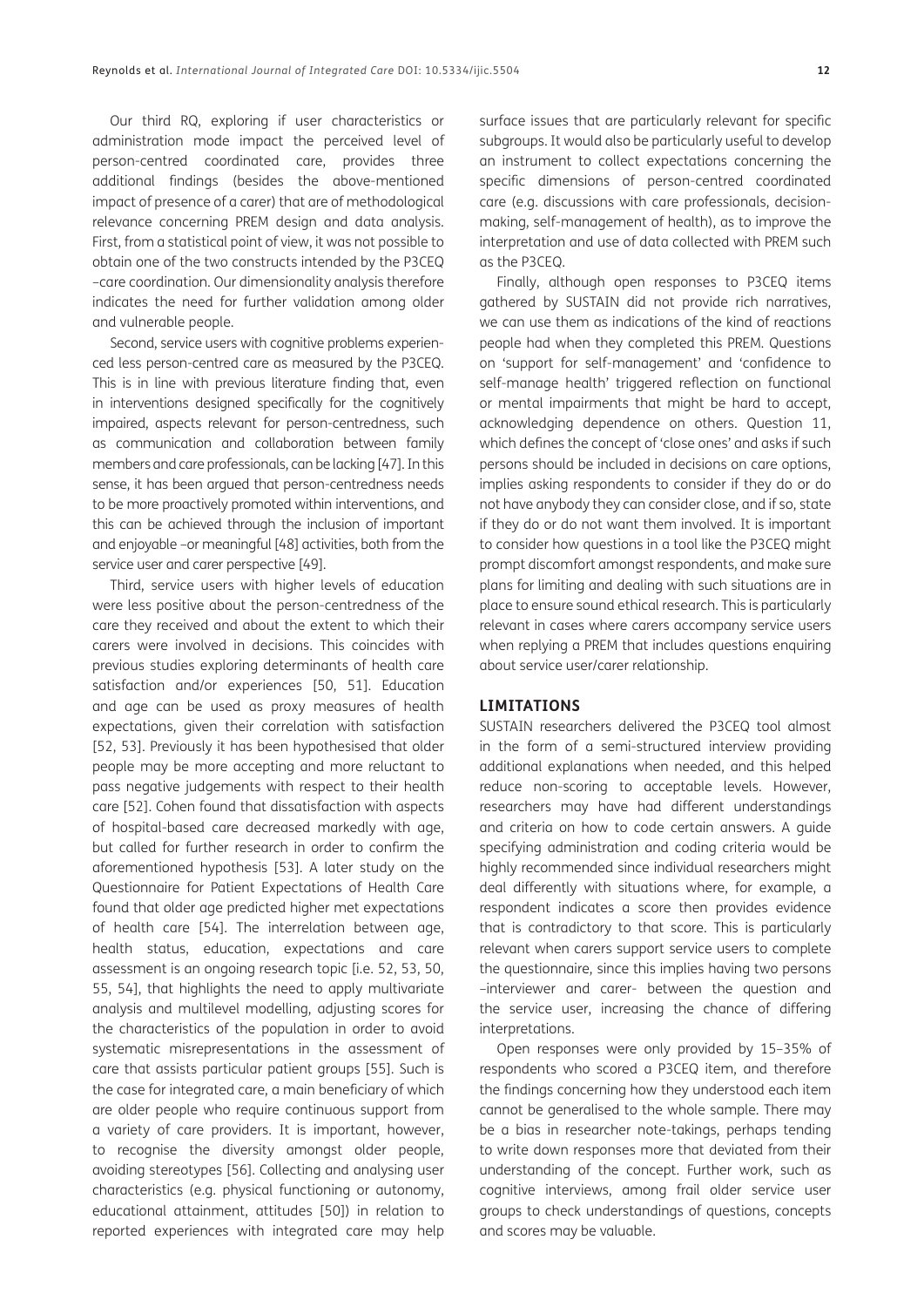Finally, this paper does not emphasise the perceived level of person-centredness and coordination of care of the older people participating in SUSTAIN and how this varies across European integrated care initiatives. Nor does it examine factors particularly relevant in each integrated care initiative to explain service user experiences. Such analyses would be of interest, but are not possible here due to the combination of relatively low sample sizes from each integrated care initiative (since SUSTAIN's multiple embedded case study design was characterised by the integration of evidence collected through a variety of instruments in order to identify patterns [57]), and the heterogeneity of the types of care and target groups of the thirteen initiatives involved in SUSTAIN.

#### **CONCLUSION**

This study shows essential preconditions to meaningfully collect and analyse PREM data on older peoples' experiences with integrated care: face-to-face administration away from care providers, collection of reasons for non-response and open comments providing nuances to answers, and multilevel modelling taking into account diversity in the target population. Several areas of improvement for future PREM use in this population have been identified: use of administration and coding guides, inclusion of clear and easy to understand definitions and examples illustrating what questions do and do not mean, measures of the expectations of person-centred coordinated care, and procedures ensuring sound ethical research. These methodological learnings can enhance future evaluation of integrated care from a service user perspective.

### **ADDITIONAL FILE**

The additional file for this article can be found as follows:

**• Supplementary File.** Tables 4 to 7. DOI: *[https://doi.](https://doi.org/10.5334/ijic.5504.s1) [org/10.5334/ijic.5504.s1](https://doi.org/10.5334/ijic.5504.s1)*

# **ACKNOWLEDGEMENTS**

This paper was published on behalf of the SUSTAIN consortium: Borja Arrue, Eliva Atieno Ambugo, Caroline Baan, Jenny Billings, Simone de Bruin, Michele Calabro, Nuri Cayuelas Mateu, Sandra Degelsegger, Mireia Espallargues Carreras, Erica Gadsby, Nick Goodwin, Terje Hagen, Christina Häusler, Viktoria Hoel, Henrik Hoffmann, Usman Khan, Julie MacInnes, Federica Margheri, Jenna McArthur, Maggie Langins, Manon Lette, Lina Masana, Mirella Minkman, Giel Nijpels, Konrad Obermann, Gerli Paat-Ahi, Jillian Reynolds, Mari Rull, Georg Ruppe, Monique Spierenburg, Annerieke Stoop, Lian Stouthard, Nhu Tram, Gerald Wistow and Nick Zonneveld.

In Catalonia the translation and cultural adaptation of the P3CEQ instrument was supported by the following

local experts in integrated person-centred care: Anna Formiguera, Elisenda Ylla, Joan Carles Contel, Esther Sarquella and Asunción González. In the Netherlands the translation and cultural adaptation of the P3CEQ instrument was supported by the patient experts associated to Vilans, centre of excellence in long-term care in the Netherlands.

Finally, the authors would like to thank all older people and carers who participated in SUSTAIN for sharing their time and experiences with SUSTAIN researchers. Without their collaboration much of SUSTAIN's objectives would not have been accomplished.

# **REVIEWERS**

Mieke Deschodt, Gerontology and Geriatrics, Department of Public Health and Primary Care, KU Leuven, Belgium.

Ronald Uittenbroek PhD. Head of school, school of nursing, Windesheim university of applied sciences, The Netherlands.

Olivia Yip, Nursing Science (INS), Department of Public Health, University of Basel, Switzerland.

# **FUNDING INFORMATION**

The SUSTAIN project was funded under Horizon 2020 – the Framework Programme for Research and Innovation (2014–2020) from the European Union under grant agreement No. 634144. The content of this paper reflects only the authors' views. The European Union is not liable for any use that may be made of the information contained herein. JC was further supported by the National Institute for Health Research (NIHR) Applied Research Collaboration (ARC) South West Peninsula, and the views expressed are those of the author(s) and not necessarily those of the NHS, the NIHR or the Department of Health and Social Care.

### **COMPETING INTERESTS**

The authors have no competing interests to declare.

# <span id="page-12-0"></span>**AUTHOR AFFILIATIONS**

#### **Jillian Reynolds, MSc, BSc Hons** *[orcid.org/0000-0002-2516-](https://orcid.org/0000-0002-2516-4146) [4146](https://orcid.org/0000-0002-2516-4146)*

Research Fellow, Agency for Health Quality and Assessment of Catalonia (AQuAS), Department of Health of the Catalan Government, Barcelona, Spain

#### **Erica Gadsby PhD, PGDip Public Health, BSc Hons** *[orcid.](https://orcid.org/0000-0002-4151-5911) [org/0000-0002-4151-5911](https://orcid.org/0000-0002-4151-5911)*

Senior Research Fellow, Centre for Health Services Studies, University of Kent, Canterbury, UK

**Mieke Rijken, PhD***[orcid.org/0000-0001-6070-4091](https://orcid.org/0000-0001-6070-4091)* Senior Researcher, Netherlands Institute for Health Services Research (Nivel), Utrecht, The Netherlands;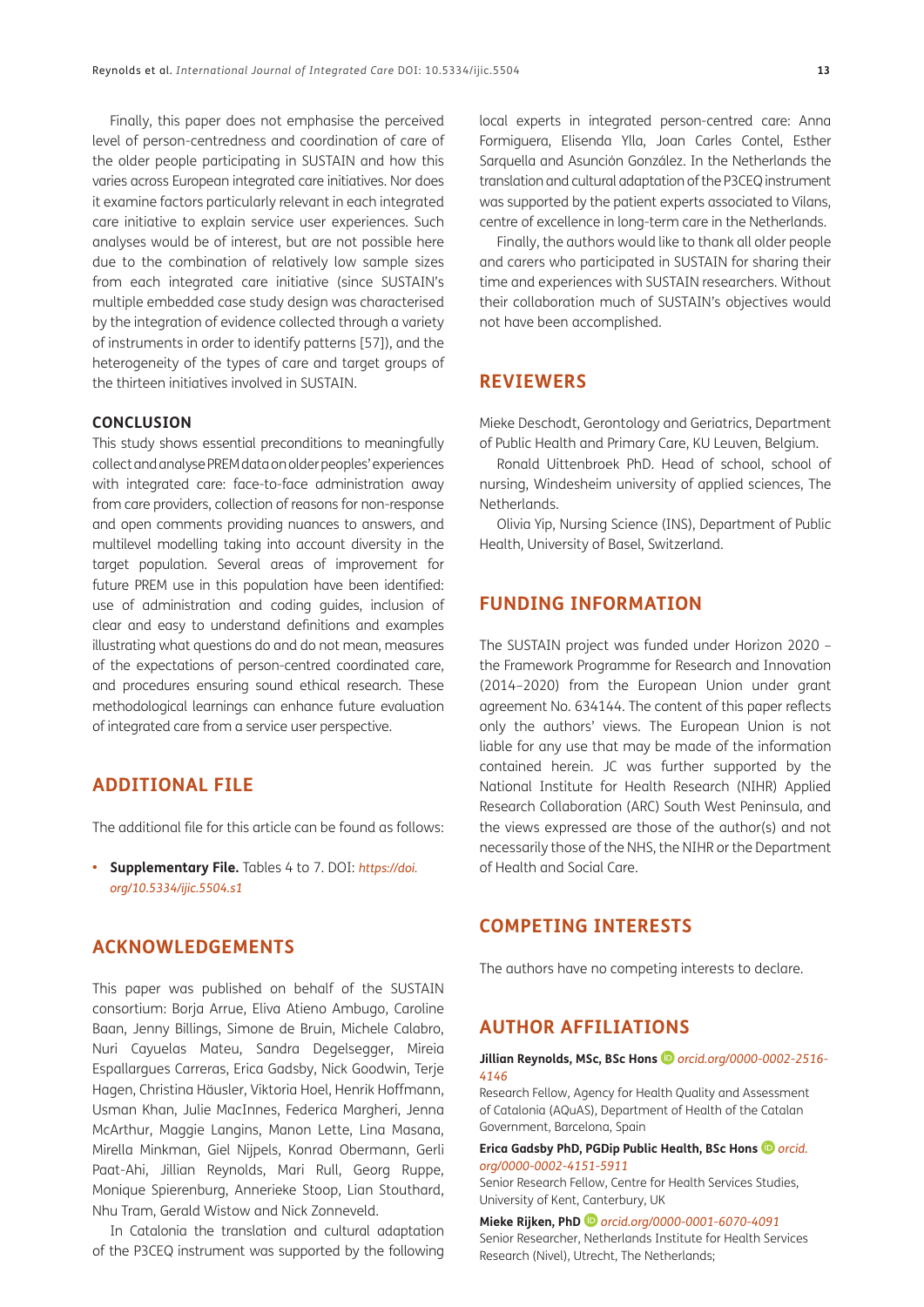Professor, Department of Health and Social Management, University of Eastern Finland, Kuopio, Finland

**Annerieke Stoop, PhD***[orcid.org/0000-0002-6855-8073](https://orcid.org/0000-0002-6855-8073)* Researcher, National Institute for Public Health and the Environment, Bilthoven, The Netherlands; Amsterdam Public Health research institute, Amsterdam UMC – VU University Amsterdam, Amsterdam, the Netherlands; Scientific Centre for Transformation in Care and Welfare (Tranzo), University of Tilburg, Tilburg, the Netherlands

**Mireia Espallargues, MD PhD** *[orcid.org/0000-0002-4277-3672](https://orcid.org/0000-0002-4277-3672)* Scientific Coordinator; Agency for Health Quality and

Assessment of Catalonia (AQuAS), Department of Health of the Catalan Government, Barcelona, Spain; Spanish Health Services Research on Chronic Patients Network (REDISSEC), Barcelona, Spain

**Helen M. Lloyd, D. Phil (Oxon)** *[orcid.org/ 0000-0002-2916-1874](https://orcid.org/ 0000-0002-2916-1874)* Associate Professor, School of Psychology, University of Plymouth, Plymouth, United Kingdom

**James Close, D. Phil (Oxon)***[orcid.org/0000-0002-9316-034X](https://orcid.org/0000-0002-9316-034X)* Senior Research Fellow, School of Medicine & Dentistry, University of Plymouth, Plymouth, United Kingdom

**Simone de Bruin, PhD** *[orcid.org/0000-0002-0883-5956](https://orcid.org/0000-0002-0883-5956)* Senior researcher, National Institute for Public Health and the Environment, Centre for Nutrition Prevention and Health Services, Bilthoven, the Netherlands

# **REFERENCES**

- 1. **European Innovation Partnership on Active and Healthy Ageing.** Repository of Innovative Practices. [cited 2020 March 14]. Available from *[https://ec.europa.eu/eip/ageing/](https://ec.europa.eu/eip/ageing/repository_en.html) [repository\\_en.html](https://ec.europa.eu/eip/ageing/repository_en.html)*.
- 2. **Hébert R, Durand PJ, Dubuc N, Tourigny A.** PRISMA: A new model of integrated service delivery for the frail older people in Canada. *International Journal of Integrated Care*, 2003; 3: e08. DOI: *<https://doi.org/10.5334/ijic.73>*
- 3. **Hopman P, de Bruin SR, Forjaz MJ, Rodriguez- Blazquez C, Tonnara G, Lemmens LC, Onder G, Baan CA, Rijken M.** Effectiveness of comprehensive care programs for patients with multiple chronic conditions or frailty: A systematic literature review. *Health Policy*, 2016; 120(7): 818–832. DOI: *<https://doi.org/10.1016/j.healthpol.2016.04.002>*
- 4. **Kodner DL, Kyriacou CK.** Fully integrated care for frail elderly: Two American models. *International Journal of Integrated Care*, 2000; 1: e08. DOI: *<https://doi.org/10.5334/ijic.11>*
- 5. **Noordman J, Van der Heide I, Hopman P, Schellevis F, Rijken M.** Innovative health care approaches for patients with multi-morbidity in Europe. NIVEL; 2015. [cited 2020 March 14]. Available from: *[https://www.nivel.nl/sites/](https://www.nivel.nl/sites/default/files/bestanden/Rapport-CHRODIS.pdf) [default/files/bestanden/Rapport-CHRODIS.pdf](https://www.nivel.nl/sites/default/files/bestanden/Rapport-CHRODIS.pdf)*.
- 6. **Van der Heide I, Snoeijs S, Melchiorre MG, Quattrini S, Boerma W, Schellevis F, Rijken M.** Innovating care for people with multiple chronic conditions in Europe: An overview; 2015. Utrecht: NIVEL. [cited 2020 March 14]. Available from: *[https://www.nivel.nl/sites/default/files/](https://www.nivel.nl/sites/default/files/bestanden/Rapport-State-of-the-Art-ICARE4EU.pdf) [bestanden/Rapport-State-of-the-Art-ICARE4EU.pdf](https://www.nivel.nl/sites/default/files/bestanden/Rapport-State-of-the-Art-ICARE4EU.pdf)*. DOI: *<https://doi.org/10.1093/eurpub/ckv168.036>*
- 7. **Hoogendijk EO.** How effective is integrated care for community-dwelling frail older people? The case of the Netherlands. *Age and Ageing*, 2016; 45: 587–590. DOI: *<https://doi.org/10.1093/ageing/afw081>*
- 8. **Looman WM, Huijsman R, Fabbricotti IN.** The (cost-) effectiveness of preventive, integrated care for communitydwelling frail older people: A systematic review. *Health Soc Care Community*, 2019 Jan; 27(1): 1–30. Epub 2018 Apr 17 DOI: *<https://doi.org/10.1111/hsc.12571>*
- 9. **Liljas AEM, Brattström F, Burström B, Schön P, Agerholm J.** Impact of Integrated Care on Patient-Related Outcomes Among Older People – A Systematic Review. *International Journal of Integrated Care*, 2019; 19(3): 6. DOI: *[https://doi.](https://doi.org/10.5334/ijic.4632) [org/10.5334/ijic.4632](https://doi.org/10.5334/ijic.4632)*
- 10. **Rijken M, Lette M, Baan CA, de Bruin SR.** Assigning a Prominent Role to "The Patient Experience" in Assessing the Quality of Integrated Care for Populations with Multiple Chronic Conditions. *International Journal of Integrated Care*, 2019; 19(3): 19. DOI: *<https://doi.org/10.5334/ijic.4656>*
- 11. **van Hees SGM, van den Borne BHP, Menting J, Sattoe JNT.** Patterns of social participation among older adults with disabilities and the relationship with well-being: A latent class analysis. *Arch Gerontol Geriatr*, 2020 Jan-Feb; 86: 103933. DOI: *[https://doi.org/10.1016/j.](https://doi.org/10.1016/j.archger.2019.103933) [archger.2019.103933](https://doi.org/10.1016/j.archger.2019.103933)*
- 12. **McDonald KM, Sundaram V, Bravata DM,** et al. *Care coordination*. vol. 7. Technical Review, ed. Rockville, MD: Agency for Healthcare Research and Quality Publication; 2007.
- 13. **Doyle C, Lennox L, Bell D.** A systematic review of evidence on the links between patient experience and clinical safety and effectiveness. *BMJ Open*, 2013; 3: e001570. DOI: *<https://doi.org/10.1136/bmjopen-2012-001570>*
- 14. **Scobie, S.** Are patients benefitting from better integrated care? *QualityWatch blog*; 17 January 2019. Nuffield Trust and Health Foundation. [cited 2020 March 14] Available from: *[www.nuffieldtrust.org.uk/news-item/are-patients](www.nuffieldtrust.org.uk/news-item/are-patients-benefiting-from-better-integrated-care)[benefiting-from-better-integrated-care](www.nuffieldtrust.org.uk/news-item/are-patients-benefiting-from-better-integrated-care)*.
- 15. **Goodwin N.** Understanding Integrated Care. *International Journal of Integrated Care*, 2016; 16(4): 6. DOI: *[https://doi.](https://doi.org/10.5334/ijic.2530) [org/10.5334/ijic.2530](https://doi.org/10.5334/ijic.2530)*
- 16. **Zonneveld N, Driessen N, Stüssgen RAJ, Minkman MMN.** Values of Integrated Care: A Systematic Review. *International Journal of Integrated Care*, 2018 Nov 15; 18(4): 9. DOI: *<https://doi.org/10.5334/ijic.4172>*
- 17. **King J, Gibbons E, Graham C, Walsh J.** *Developing measures of people's self-reported experiences of integrated care*. 2013. Picker Institute Europe and University of Oxford. [cited 2020 December 14] Available from: *[https://](https://www.picker.org/wp-content/uploads/2014/10/Developing-measures-of-IC-report_final_SMALL.pdf) [www.picker.org/wp-content/uploads/2014/10/Developing](https://www.picker.org/wp-content/uploads/2014/10/Developing-measures-of-IC-report_final_SMALL.pdf)[measures-of-IC-report\\_final\\_SMALL.pdf](https://www.picker.org/wp-content/uploads/2014/10/Developing-measures-of-IC-report_final_SMALL.pdf)*.
- 18. **Lyngso AM, Godtfredsen NS, Host D, Frolich A.** Instruments to assess integrated care: A systematic review. *International Journal of Integrated Care*, 2014; 14: None. DOI: *<https://doi.org/10.5334/ijic.1184>*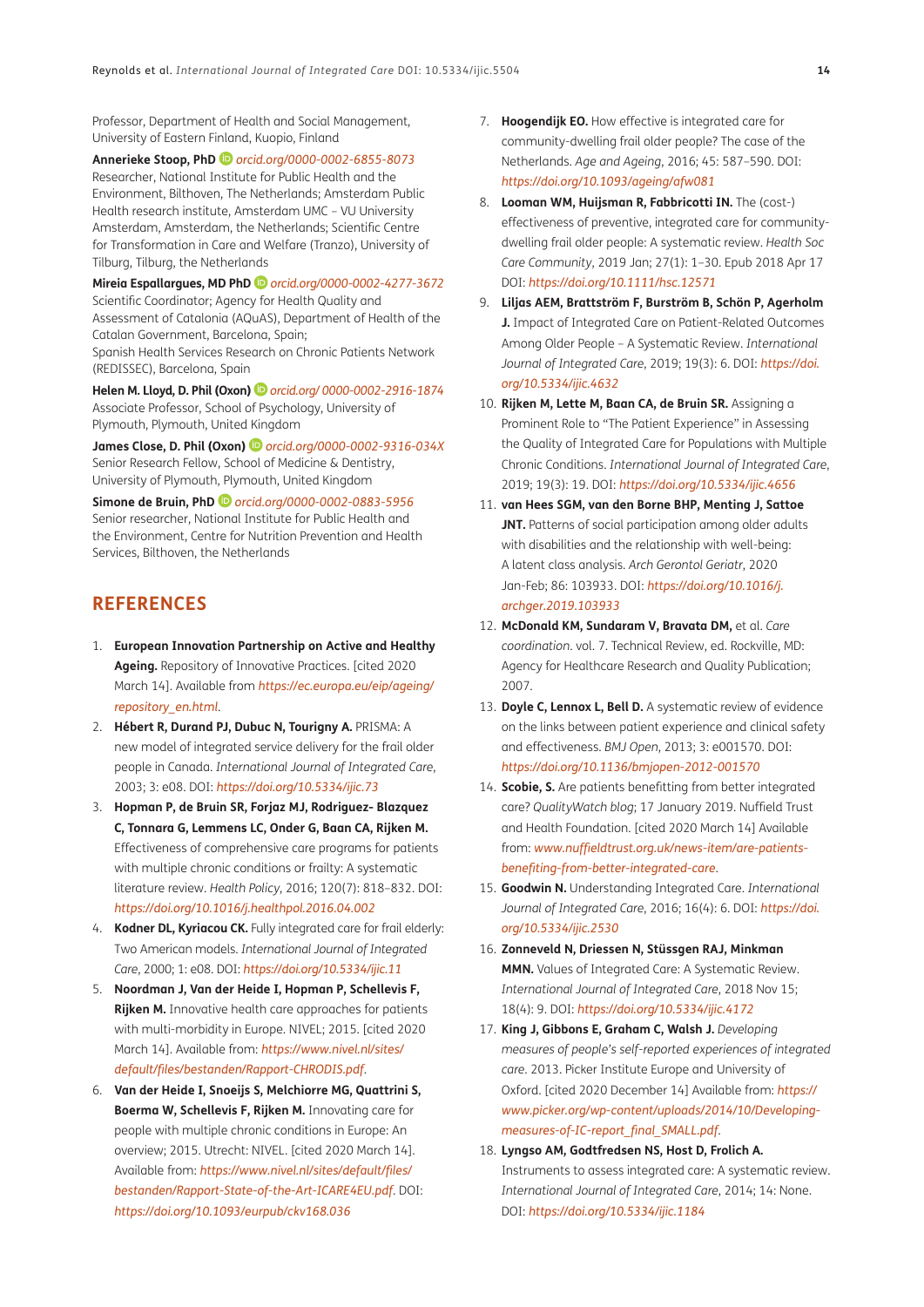- 19. **Lloyd H, Close J, Wheat H, Horrell J, Kirkpatrick T, Byng R, Valderas J, Collins A, Witts L, Sugavanam TP.** How to use metrics, Measures and insights to commission person centred coordinated care; 2016. NIHR CLAHRC & NHS National Institute for Health Research. [cited 2020 March 14] Available from: *[http://p3c.org.uk/P3C\\_](http://p3c.org.uk/P3C_CommissionersGuide.pdf) [CommissionersGuide.pdf](http://p3c.org.uk/P3C_CommissionersGuide.pdf)*.
- 20. **Lloyd H, Jenkinson C, Hadi M,** et al. Patient reports of the outcomes of treatment: a structured review of approaches. *Health Qual Life Outcomes*, 2014; 12: 5. DOI: *[https://doi.](https://doi.org/10.1186/1477-7525-12-5) [org/10.1186/1477-7525-12-5](https://doi.org/10.1186/1477-7525-12-5)*
- 21. **da Silva D.** Helping measure person-centred care*;* 2014. *The Health Foundation*. [cited 2020 March 14] Available from: *[https://www.health.org.uk/publications/helping](https://www.health.org.uk/publications/helping-measure-person-centred-care)[measure-person-centred-care](https://www.health.org.uk/publications/helping-measure-person-centred-care)*.
- 22. **Lloyd H, Wheat H, Horrell J, Sugavanam T, Fosh B, Valderas JM, Close J.** Patient-Reported Measures for Person-Centered Coordinated Care: A Comparative Domain Map and Web-Based Compendium for Supporting Policy Development and Implementation. *J Med Internet Res*, 2018 Feb 14; 20(2): e54. DOI: *<https://doi.org/10.2196/jmir.7789>*
- 23. **Improving chronic illness care.** PACIC survey. [cited 2020 December 14]. Available from: *[http://www.](http://www.improvingchroniccare.org/index.php?p=PACIC_survey&s=36) [improvingchroniccare.org/index.php?p=PACIC\\_survey&s=36](http://www.improvingchroniccare.org/index.php?p=PACIC_survey&s=36)*.
- 24. **Jenkinson C, Coulter A, Bruster S.** The Picker Patient Experience Questionnaire: development and validation using data from in-patient surveys in five countries*. Int J Qual Health Care*, 2002 Oct; 14(5): 353–8. DOI: *[https://doi.](https://doi.org/10.1093/intqhc/14.5.353) [org/10.1093/intqhc/14.5.353](https://doi.org/10.1093/intqhc/14.5.353)*
- 25. **Uittenbroek RJ, Reijneveld SA, Stewart RE, Spoorenberg SL, Kremer HP, Wynia K.** Development and psychometric evaluation of a measure to evaluate the quality of integrated care: the Patient Assessment of Integrated Elderly Care. *Health Expect*, 2016 Aug; 19(4): 962–72. Epub 2015 Jul 31. DOI: *<https://doi.org/10.1111/hex.12391>*
- 26. **Teale EA, Young JB.** A Patient Reported Experience Measure (PREM) for use by older people in community services. *Age and Ageing*, 2015 Jul; 44(4): 667–72. Epub 2015 Feb 21. DOI: *<https://doi.org/10.1093/ageing/afv068>*
- 27. **Muntinga ME, Mokkink LB, Knol DL, Nijpels G, Jansen AP.** Measurement properties of the Client-centered Care Questionnaire (CCCQ): factor structure, reliability and validity of a questionnaire to assess self-reported clientcenteredness of home care services in a population of frail, older people. *Quality of Life Research*, 2014 Sep; 23(7): 2063–72. Epub 2014 Feb 28. DOI: *[https://doi.org/10.1007/](https://doi.org/10.1007/s11136-014-0650-7) [s11136-014-0650-7](https://doi.org/10.1007/s11136-014-0650-7)*
- 28. **Sugavanam T, Fosh B, Close J, Phil D, Byng R, Horrell J, Lloyd H.** Co-designing a measure of person-centred coordinated care to capture the experience of the patient*. Journal of Patient Experience*, 2018; 5(3): 201–211. DOI: *<https://doi.org/10.1177/2374373517748642>*
- 29. **Lloyd H, Fosh B, Whalley B, Byng R, Close J.** Validation of the person-centred coordinated care experience questionnaire (P3CEQ). *International Journal for Quality in*

#### *Health Care*, 2019 Aug 1; 31(7): 506–512. DOI: *[https://doi.](https://doi.org/10.1093/intqhc/mzy212) [org/10.1093/intqhc/mzy212](https://doi.org/10.1093/intqhc/mzy212)*

- 30. **de Bruin SR, Billings J, Stoop A, Lette M, Ambugo EA, Gadsby E, Häusler C, Obermann K, Ahi GP, Reynolds J, Ruppe G, Tram N, Wistow G, Zonneveld N, Nijpels G, Baan C, SUSTAIN consortium.** Different Contexts, Similar Challenges. SUSTAIN's Experiences with Improving Integrated Care in Europe. *International Journal of Integrated Care*, 2020 Jun 26; 20(2): 17. DOI: *[https://doi.](https://doi.org/10.5334/ijic.5492) [org/10.5334/ijic.5492](https://doi.org/10.5334/ijic.5492)*
- 31. **Yin R.** *Case study research design and methods*. 5th Edition. Thousand Oaks, CA: Sage Publications; 2014.
- 32. **De Bruin SR, Stoop A, Billings J, Leichsenring K, Ruppe G, Tram N,** et al. On behalf of the SUSTAIN consortium. The SUSTAIN project: a European study on improving integrated care for older people living at home. *International Journal of Integrated Care*, 2018; 18(1). DOI: *[https://doi.](https://doi.org/10.5334/ijic.3090) [org/10.5334/ijic.3090](https://doi.org/10.5334/ijic.3090)*
- 33. **Stoop A, de Bruin SR, Wistow G, Billings J, Ruppe G, Leichsenring K, Obermann K, Baan CA, Nijpels G.** Exploring improvement plans of fourteen European integrated care sites for older people with complex needs. *Health Policy*, 2019; 123(12): 1135–1154. DOI: *[https://doi.org/10.1016/j.](https://doi.org/10.1016/j.healthpol.2019.09.009) [healthpol.2019.09.009](https://doi.org/10.1016/j.healthpol.2019.09.009)*
- 34. **Ambugo E, Hoel V, Hagen T.** *Sustainable tailored integrated care for older people in Europe (SUSTAINproject): lessons learned from improving integrated care in Norway*. Oslo: University of Oslo, 2018. [cited 2020 March 14]. Available from: *[https://www.sustain-eu.org/](https://www.sustain-eu.org/wp-content/uploads/sites/4/2018/08/Country-report-Norway_20180801.pdf) [wp-content/uploads/sites/4/2018/08/Country-report-](https://www.sustain-eu.org/wp-content/uploads/sites/4/2018/08/Country-report-Norway_20180801.pdf)[Norway\\_20180801.pdf](https://www.sustain-eu.org/wp-content/uploads/sites/4/2018/08/Country-report-Norway_20180801.pdf)*.
- 35. **Billings J, Gadsby E, MacInnes J.** *Sustainable tailored integrated care for older people in Europe (SUSTAIN-project): lessons learned from improving integrated care in the United Kingdom*. Canterbury: University of Kent; 2018. [cited 2020 March 14]. Available from: *[https://www.sustain-eu.](https://www.sustain-eu.org/wp-content/uploads/sites/4/2018/08/Country-report-United-Kingdom_20180801.pdf) [org/wp-content/uploads/sites/4/2018/08/Country-report-](https://www.sustain-eu.org/wp-content/uploads/sites/4/2018/08/Country-report-United-Kingdom_20180801.pdf)[United-Kingdom\\_20180801.pdf](https://www.sustain-eu.org/wp-content/uploads/sites/4/2018/08/Country-report-United-Kingdom_20180801.pdf)*.
- 36. **De Bruin SR, Lemmens L, Baan CA, Stoop A, Lette M, Boorsma M, …, Minkman M.** *Sustainable tailored integrated care for older people in Europe (SUSTAINproject): lessons learned from improving integrated care in the Netherlands*. Bilthoven/Amsterdam/Utrecht: National Institute for Public Health and the Environment (RIVM), VU University Medical Center, Vilans; 2018. [cited 2020 March 14]. Available from: *[https://www.sustain-eu.org/](https://www.sustain-eu.org/wp-content/uploads/sites/4/2018/08/Country-report-the-Netherlands_20180801.pdf) [wp-content/uploads/sites/4/2018/08/Country-report-the-](https://www.sustain-eu.org/wp-content/uploads/sites/4/2018/08/Country-report-the-Netherlands_20180801.pdf)[Netherlands\\_20180801.pdf](https://www.sustain-eu.org/wp-content/uploads/sites/4/2018/08/Country-report-the-Netherlands_20180801.pdf)*.
- 37. **Häusler C, Ruppe G.** *Sustainable tailored integrated care for older people in Europe SUSTAIN project: lessons learned From improving integrated care in Austria.* Vienna: Austrian Interdisciplinary Platform on Ageing/OEPIA; 2018. [cited 2020 March 14]. Available from: *[https://www.sustain-eu.](https://www.sustain-eu.org/wp-content/uploads/sites/4/2018/08/Country-report-Austria_20180801.pdf) [org/wp-content/uploads/sites/4/2018/08/Country-report-](https://www.sustain-eu.org/wp-content/uploads/sites/4/2018/08/Country-report-Austria_20180801.pdf)[Austria\\_20180801.pdf](https://www.sustain-eu.org/wp-content/uploads/sites/4/2018/08/Country-report-Austria_20180801.pdf)*.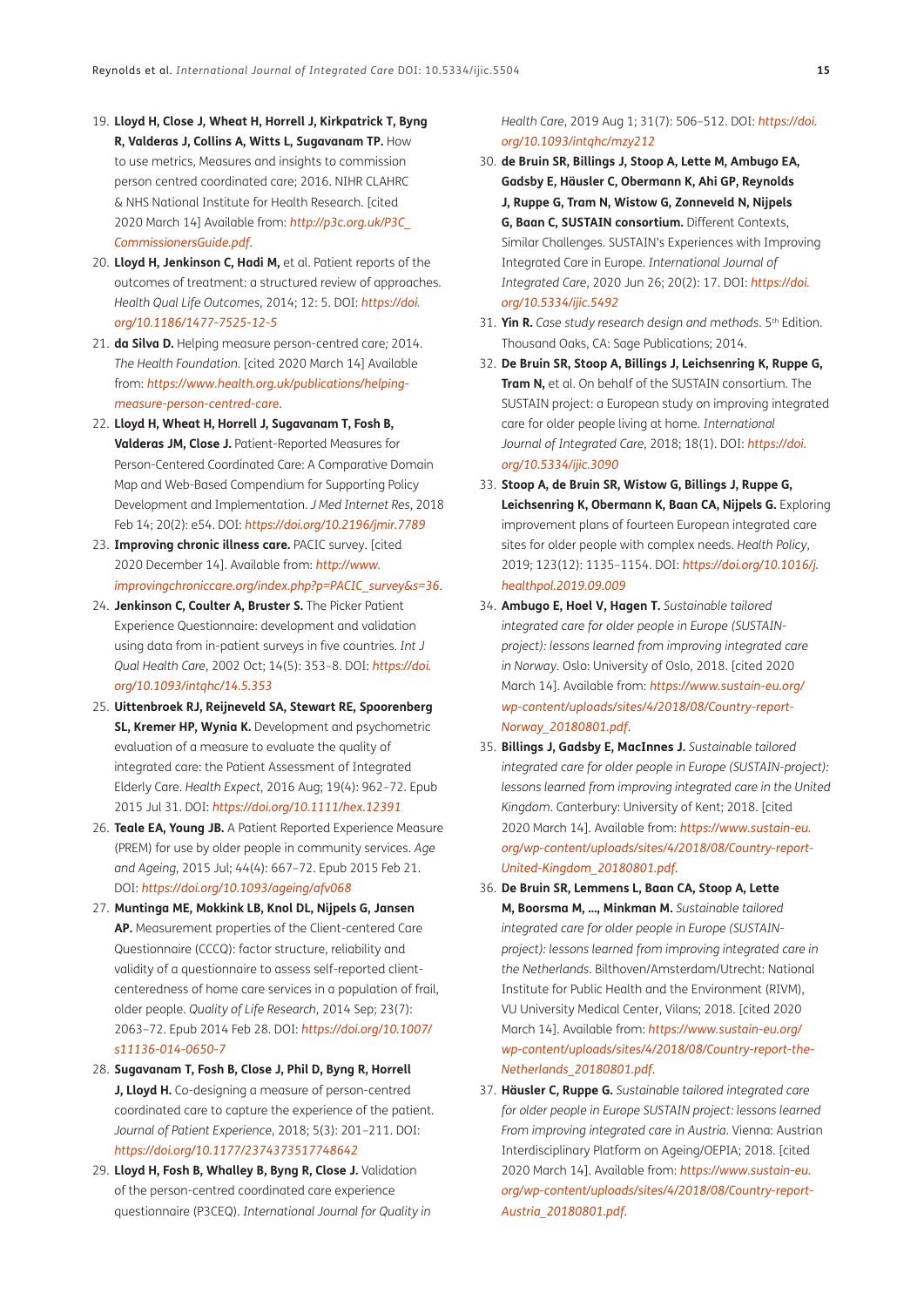- 38. **Hoffman H, Kamann D, Drews J, Claußen J.** *Sustainable tailored integrated care for older people in Europe (SUSTAIN-project): lessons learned from improving integrated care in Germany*. Hamburg: Stiftung Gesundheit Fördergemeinschaft e.V., KV RegioMed Zentrum Templin, Pflegewerk Berlin; 2018. [cited 2020 March 14]. Available from: *[https://www.sustain-eu.org/wp-content/uploads/](https://www.sustain-eu.org/wp-content/uploads/sites/4/2018/08/Country-report-Germany_20180801.pdf) [sites/4/2018/08/Country-report-Germany\\_20180801.pdf](https://www.sustain-eu.org/wp-content/uploads/sites/4/2018/08/Country-report-Germany_20180801.pdf)*.
- 39. **Reynolds J, Masana L, Cayuelas Mateu N, Espallargues Carreras M.** S*ustainable tailored integrated care for older people in Europe (SUSTAIN-project): lessons learned from improving integrated care in Catalonia (Spain)*. Barcelona: Agency for Health Quality and Assessment of Catalonia (AQuAS); 2018. [cited 2020 March 14]. Available from: *[https://www.sustain-eu.org/wp-content/uploads/](https://www.sustain-eu.org/wp-content/uploads/sites/4/2018/08/Country-report-Spain_20180801.pdf) [sites/4/2018/08/Country-report-Spain\\_20180801.pdf](https://www.sustain-eu.org/wp-content/uploads/sites/4/2018/08/Country-report-Spain_20180801.pdf)*.
- 40. **Rull M, Tambaum T, Vainre M, Paat Ahi G.** *Sustainable tailored integrated care for older people in Europe (SUSTAIN project): lessons learned from improving integrated care in Estonia*. Tallinn: Praxis Centre for Policy Studies Foundation; 2018. [cited 2020 March 14]. Available from: *[https://www.](https://www.sustain-eu.org/wp-content/uploads/sites/4/2018/08/Country-report-Estonia_20180801.pdf) [sustain-eu.org/wp-content/uploads/sites/4/2018/08/](https://www.sustain-eu.org/wp-content/uploads/sites/4/2018/08/Country-report-Estonia_20180801.pdf) [Country-report-Estonia\\_20180801.pdf](https://www.sustain-eu.org/wp-content/uploads/sites/4/2018/08/Country-report-Estonia_20180801.pdf)*.
- 41. **Lette M, Stoop A, Gadsby E, Ambugo EA, Mateu NC, Reynolds J, Nijpels G, Baan C, de Bruin SR.** Supporting Older People to Live Safely at Home – Findings from Thirteen Case Studies on Integrated Care Across Europe. *International Journal of Integrated Care*, 2020 Oct 7; 20(4): 1. DOI: *<https://doi.org/10.5334/ijic.5423>*
- 42. **Wild D, Grove A, Martin M, Eremenco S, McElroy S, Verjee-Lorenz A, Erikson P.** Principles of good practice for the translation and cultural adaptation process for patient reported outcomes (PRO) measures: report of the ISPOR Task Force for Translation and Cultural Adaptation. *Value in health*, 2005; 8(2): 94–104. *[DOI:https://doi.org/10.1111/](DOI:https://doi.org/10.1111/j.1524-4733.2005.04054.x) [j.1524-4733.2005.04054.x](DOI:https://doi.org/10.1111/j.1524-4733.2005.04054.x)*
- 43. **Schafer JL.** Multiple imputation: a primer. *Stat Methods in Med*, 1999; 8(1): 3–15. DOI: *[https://doi.](https://doi.org/10.1191/096228099671525676) [org/10.1191/096228099671525676](https://doi.org/10.1191/096228099671525676)*
- 44. **Bennett DA.** How can I deal with missing data in my study? *Aust N Z J Public Health*, 2001; 25(5): 464–469. DOI: *[https://](https://doi.org/10.1111/j.1467-842X.2001.tb00294.x) [doi.org/10.1111/j.1467-842X.2001.tb00294.x](https://doi.org/10.1111/j.1467-842X.2001.tb00294.x)*
- 45. **De Bruin SR, Stoop A, Baan C, Nijpels G, Billings J, on behalf of the SUSTAIN Consortium.** *Sustainable tailored integrated care for older people in Europe (SUSTAINproject): lessons learned from improving integrated care in Europe*. Bilthoven/Amsterdam/Canterbury: National Institute for Public Health and the Environment (RIVM), VU University Medical Center, University of Kent; December 2018. [cited 2020 March 14]. Available from: *[https://www.sustain-eu.org/wp-content/uploads/](https://www.sustain-eu.org/wp-content/uploads/sites/4/2019/01/SUSTAIN-overarching-policy-report_final-version.pdf) [sites/4/2019/01/SUSTAIN-overarching-policy-report\\_final](https://www.sustain-eu.org/wp-content/uploads/sites/4/2019/01/SUSTAIN-overarching-policy-report_final-version.pdf)[version.pdf](https://www.sustain-eu.org/wp-content/uploads/sites/4/2019/01/SUSTAIN-overarching-policy-report_final-version.pdf)*.
- 46. **Xu X, Mishra GD, Jones M.** Evidence on multimorbidity from definition to intervention: An overview of systematic

reviews. *Ageing Res Rev*, 2017 Aug; 37: 53–68. Epub 2017 May 13. DOI: *<https://doi.org/10.1016/j.arr.2017.05.003>*

- 47. **Spencer K, Foster P, Whittamore KH, Goldberg SE, Harwood RH.** Delivering dementia care differently– evaluating the differences and similarities between a specialist medical and mental health unit and standard acute care wards: a qualitative study of family carers' perceptions of quality of care. *BMJ Open*, 2013; 3(12): e004198. Published 2013 Dec 20. DOI: *[https://doi.](https://doi.org/10.1136/bmjopen-2013-004198) [org/10.1136/bmjopen-2013-004198](https://doi.org/10.1136/bmjopen-2013-004198)*
- 48. **Kielhofner G.** *The model of human occupation: Theory and application*. Baltimore, MD: Lippincott Williams & Wilkins; 2002
- 49. **Lu YY, Ellis J, Yang Z, Weaver MT, Bakas T, Austrom MG, Haase JE.** Satisfaction with a family-focused intervention for mild cognitive impairment dyads. *Journal of nursing scholarship*, 2016 Jul; 48(4): 334–44. DOI: *[https://doi.](https://doi.org/10.1111/jnu.12214) [org/10.1111/jnu.12214](https://doi.org/10.1111/jnu.12214)*
- 50. **Bleich SN, Ozaltin E, Murray CK.** How does satisfaction with the health-care system relate to patient experience? *Bull World Health Organ*, 2009*;* 87*:* 271*–*8*.* DOI: *[https://doi.](https://doi.org/10.2471/BLT.07.050401) [org/10.2471/BLT.07.050401](https://doi.org/10.2471/BLT.07.050401)*
- 51. **Roder-DeWan S, Gage AD, Hirschhorn LR, Twum-Danso NAY, Liljestrand J,** et al. Expectations of healthcare quality: A cross-sectional study of internet users in 12 low- and middle-income countries. *PLOS Medicine*, 2019; 16(8): e1002879. DOI: *[https://doi.org/10.1371/journal.](https://doi.org/10.1371/journal.pmed.1002879) [pmed.1002879](https://doi.org/10.1371/journal.pmed.1002879)*
- 52. **Hall JA, Doman MC.** Patient sociodemographic characteristics as predictors of satisfaction with medical care: a meta-analysis. *Soc. Sci. Med.*, 1990; 30: 811. DOI: *[https://doi.org/10.1016/0277-9536\(90\)90205-7](https://doi.org/10.1016/0277-9536(90)90205-7)*
- 53. **Cohen G.** Age and health status in a patient satisfaction survey. *Soc Sci Med*., 1996; 42: 1085–93. DOI: *[https://doi.](https://doi.org/10.1016/0277-9536(95)00315-0) [org/10.1016/0277-9536\(95\)00315-0](https://doi.org/10.1016/0277-9536(95)00315-0)*
- 54. **Bowling A, Rowe G, Lambert N, Waddington M, Mahtani KR, Kenten C, Howe A, Francis SA.** The measurement of patients' expectations for health care: a review and psychometric testing of a measure of patients' expectations. *Health Technol Assess*, 2012 Jul; 16(30): i–xii, 1–509. DOI: *<https://doi.org/10.3310/hta16300>*
- 55. **Salisbury C, Wallace M, Montgomery AA.** Patients' experience and satisfaction in primary care: Secondary analysis using multilevel modelling. *BMJ*, 2010; 341: c5004. DOI: *<https://doi.org/10.1136/bmj.c5004>*
- 56. **George T, Toze M, Ray M, Clayton O.** Will the real "Mrs Smith" please stand up: a critical examination of the role of vignettes in integrated service development and delivery. *Journal of Integrated Care;* 2020 Vol. ahead-of-print No. ahead-of-print. DOI: *<https://doi.org/10.1108/JICA-05-2020-0031>*
- 57. **Glasgow RE, Green LW, Taylor MV, Stange KC.** An Evidence Integration Triangle for Aligning Science with Policy and Practice. *American Journal of Preventive Medicine*, 2012; 42(6): 646–654. DOI: *[https://doi.org/10.1016/j.](https://doi.org/10.1016/j.amepre.2012.02.016) [amepre.2012.02.016](https://doi.org/10.1016/j.amepre.2012.02.016)*